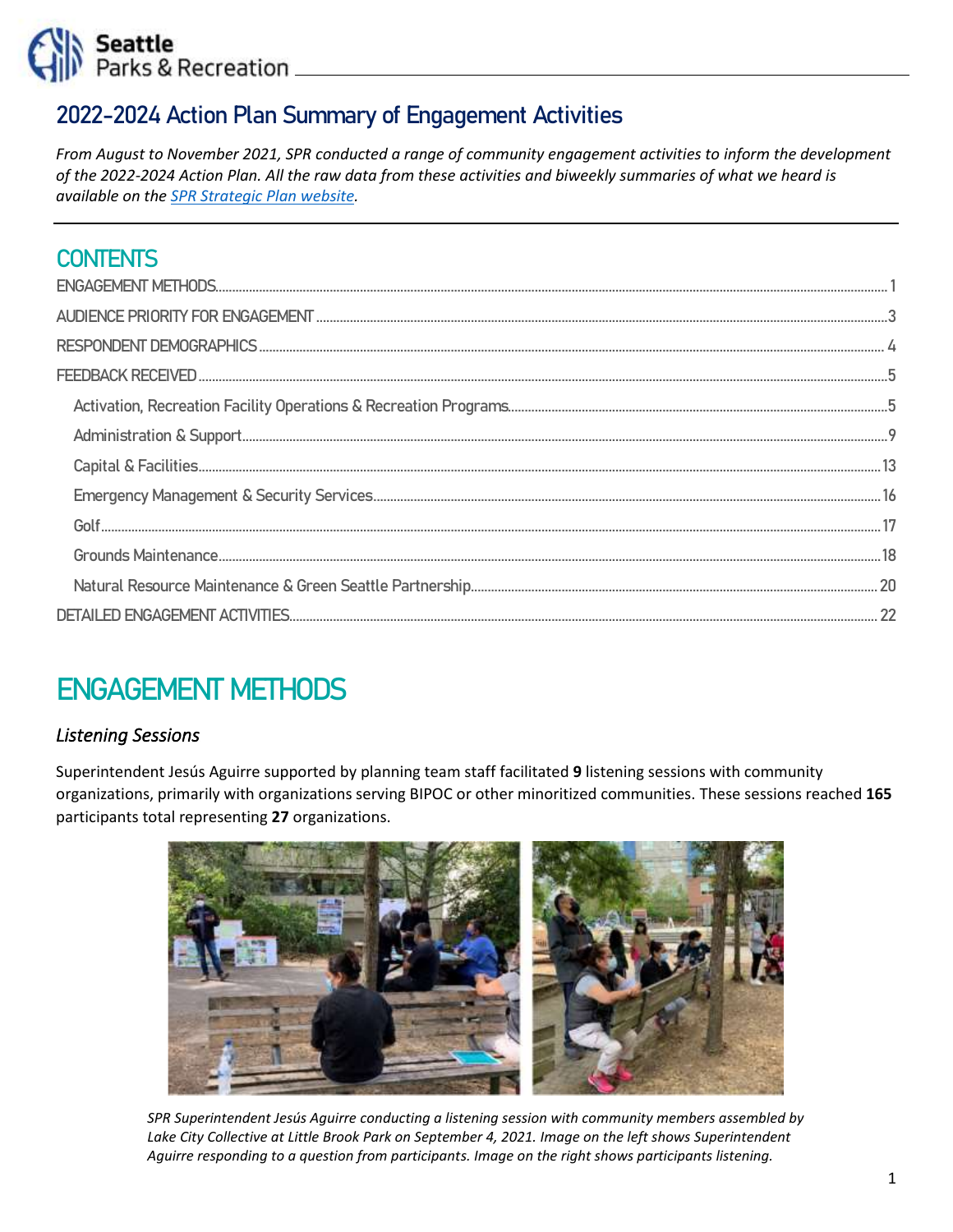Members of the Board of Parks and Recreation Commissioners also facilitated **6** listening sessions with fellow City Boards and Commissions, reaching a total of **65** participants sitting on the Urban Forestry, Immigrant and Refugee, Women's, Youth, LGBTQ, and Renter's Commissions.

### *Partners Meetings*

Superintendent Aguirre and the planning team also facilitated **2** listening session-style meetings with current and historical SPR institutional partners in the same format. Across the two meetings, **29** participants representing **20**  partner organizations.

### *Community Engagement Ambassador Surveys*

Members of SPR's Community Engagement Ambassador team asked a selection of questions from the online open house survey at **10** community events throughout the engagement period - these were held both virtually and in-person throughout Seattle.

### *Park Ambassador Surveys*

Members of SPR's Park Ambassador team conducted **868** intercept surveys with park visitors at Golden Gardens, Green Lake, Gas Works, Magnuson, Alki, and Seward Parks.

### *Online Open House*

SPR hosted an online open house (OOH) with key information about the Strategic Plan implementation process and a survey from August 27 - October 13, during which time **7,008** people visited the open house and **3,660** completed the survey.

### *Line of Business-led Engagement*

In addition to the activities summarized above, which were organized by the core planning team, members of individual SPR lines of business conducted additional engagement activities throughout this time period to ask more detailed questions pertinent to their work. Staff from the Administration & Support, Capital & Facilities, Green Seattle Partnership, Grounds Maintenance, and Recreation lines of business conducted engagement activities specific to Strategic Plan implementation, which ranged from in-person and virtual survey work to facilitating focus groups to tabling at community events.

### *Central Email Address*

SPR also hosted a central email address for questions and concerns outside those expressed across these other formats: [PKS\\_SPRStrategicPlan@seattle.gov.](mailto:PKS_SPRStrategicPlan@seattle.gov) SPR received and responded to 298 emails.

### *Summary*

In total, SPR reached over **9,000** parks and recreation users through these efforts. A summary table of all engagement activities, participation, and organizations reached is included on page 22 of this summary.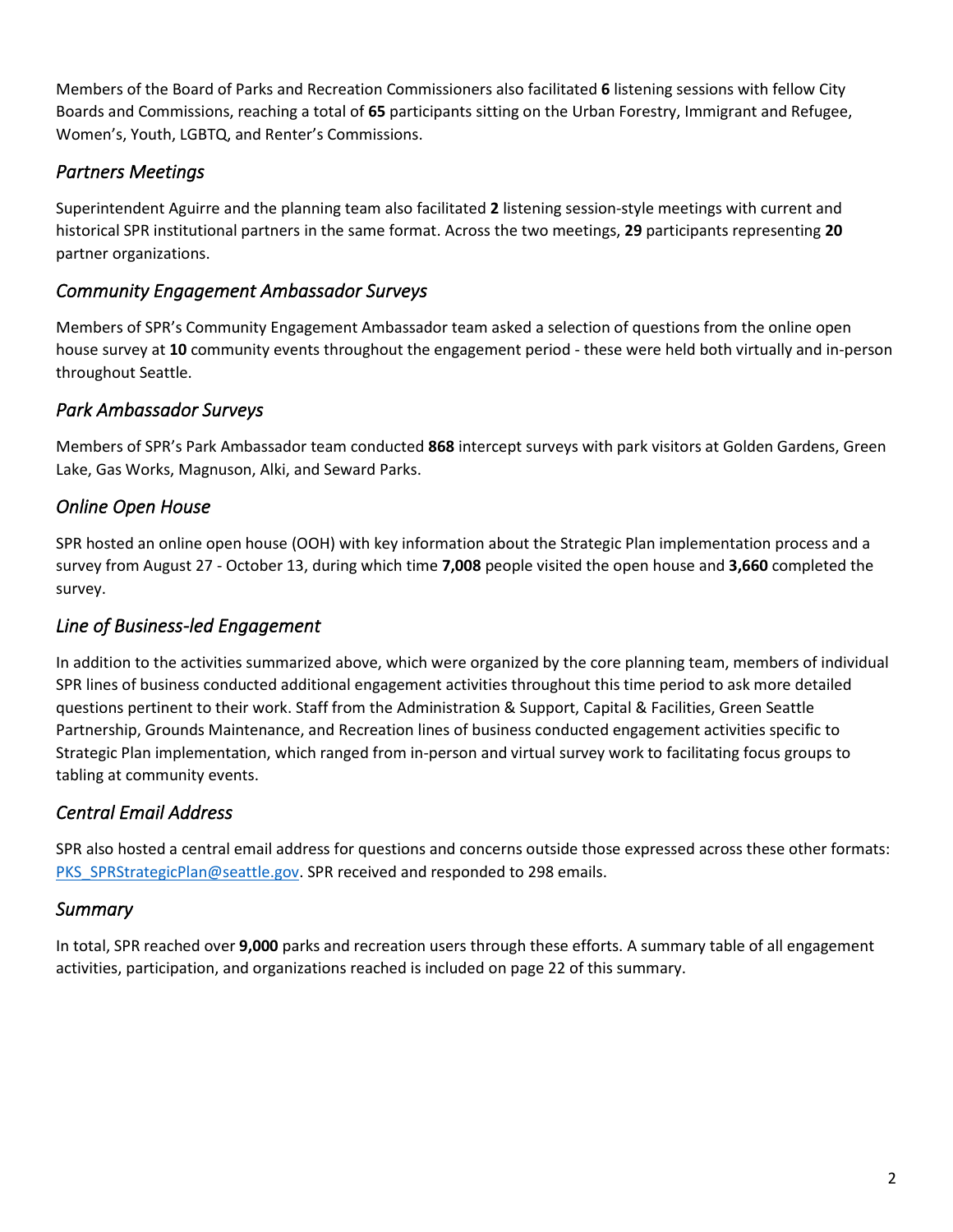# <span id="page-2-0"></span>AUDIENCE PRIORITY FOR ENGAGEMENT

SPR launched this engagement effort recognizing that we were not starting from scratch. In preparation for the drafting of our 2020-2032 Strategic Plan, the department led a comprehensive multi-modal engagement effort reaching over **10,000** park and recreation users throughout the summer of 2019. This effort is summarized on pages 27-29 of our [2020-2032 Strategic Plan,](https://www.seattle.gov/Documents/Departments/ParksAndRecreation/PoliciesPlanning/SPR_Strategic_Plan.03.27.2020.pdf) and all the feedback received through this engagement is available in [Appendix II](http://www.seattle.gov/Documents/Departments/ParksAndRecreation/PoliciesPlanning/StrataegicPlan_AppendixII_Combined.pdf) to that plan.

SPR's 2019 engagement efforts focused on casting a wide net and asking open-ended questions about big ideas. Recognizing that the events preventing SPR from implementing the Strategic Plan in 2020 disproportionately impacted communities of color and other historically marginalized groups, the planning team sought to prioritize this second round of engagement in 2021 by connecting with those most affected by the pandemic and associated impacts. The table below summarizes how SPR prioritized the feedback received to center equity and elevate the voices of historically minoritized populations.

| <b>Priority Level/Audience</b>                                                                                           | <b>Engagement Methods to Reach Each Audience</b>                                                                                                                                                                                                                                                                                                                                                                                                                                                                |
|--------------------------------------------------------------------------------------------------------------------------|-----------------------------------------------------------------------------------------------------------------------------------------------------------------------------------------------------------------------------------------------------------------------------------------------------------------------------------------------------------------------------------------------------------------------------------------------------------------------------------------------------------------|
| Priority 1: Black, Indigenous, and<br>People of Color (BIPOC) and other<br>marginalized communities                      | Listening sessions with BIPOC and other minority community-serving<br>$\bullet$<br>organizations and City commissions<br>Online Open House survey responses by BIPOC-identified individuals or<br>٠<br>non-English speakers (survey was available in City's top 7 languages)<br>Park Ambassador survey responses by BIPOC-identified individuals<br>٠<br><b>Community Engagement Ambassador survey responses</b><br>Line-of-business-led engagement responses from BIPOC-identified<br>$\bullet$<br>individuals |
| <b>Priority 2: Current and potential SPR</b><br>participants                                                             | Online Open House survey responses by individuals identified as white<br>Park Ambassador surveys by individuals identified as white<br>$\bullet$<br>Line-of-business-led engagement results from individuals identified as<br>$\bullet$<br>white or not disaggregated                                                                                                                                                                                                                                           |
| Priority 3: Organized groups or groups<br>that have partnered with SPR for 4 or<br>more years (historic access to power) | Partner meeting responses<br>٠<br>Emails received through PKS SPRStrategicPlan@seattle.gov                                                                                                                                                                                                                                                                                                                                                                                                                      |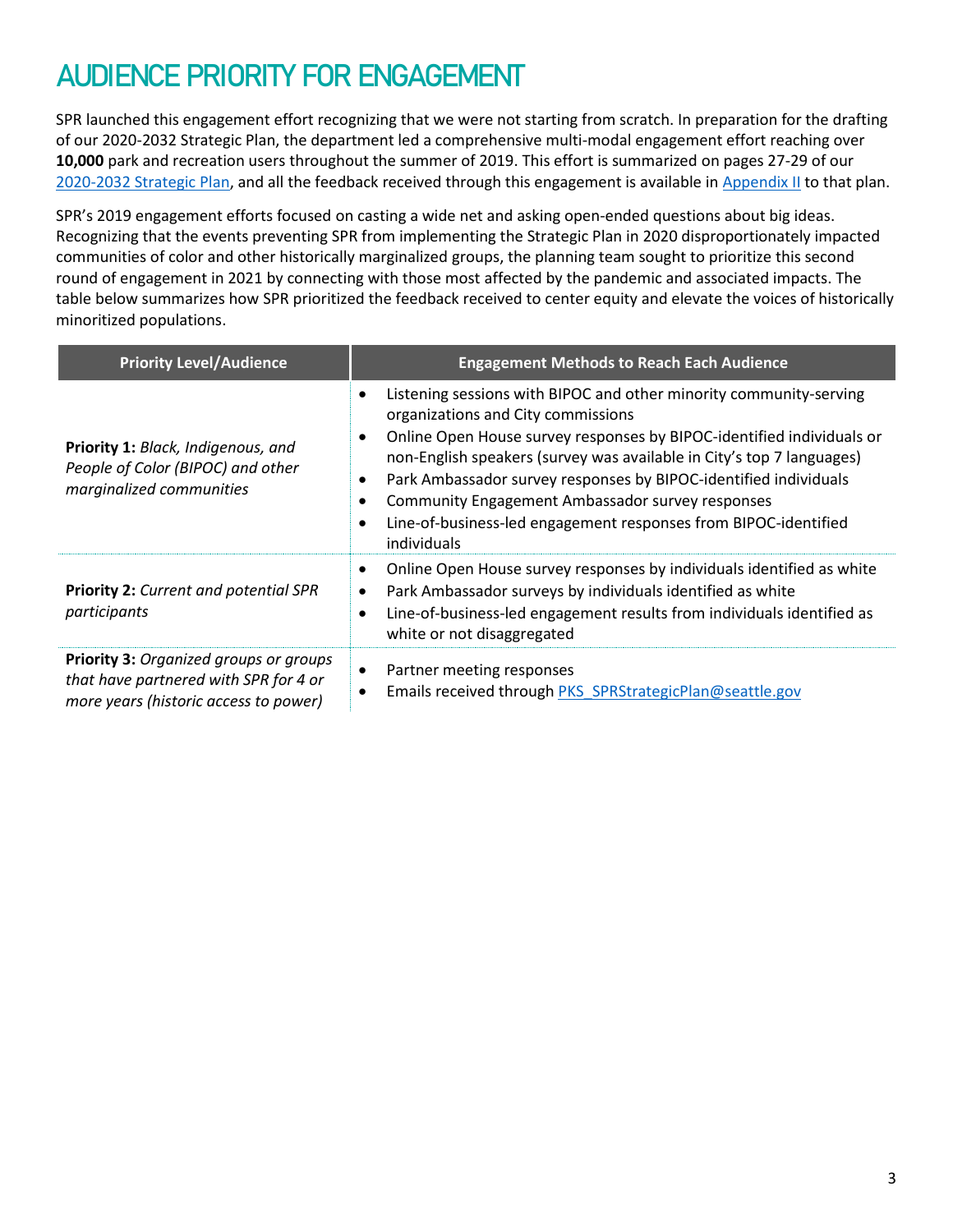# <span id="page-3-0"></span>RESPONDENT DEMOGRAPHICS

The following information represents the subset of respondents who answered the optional demographic questions on the two major surveys conducted over the summer and late fall.

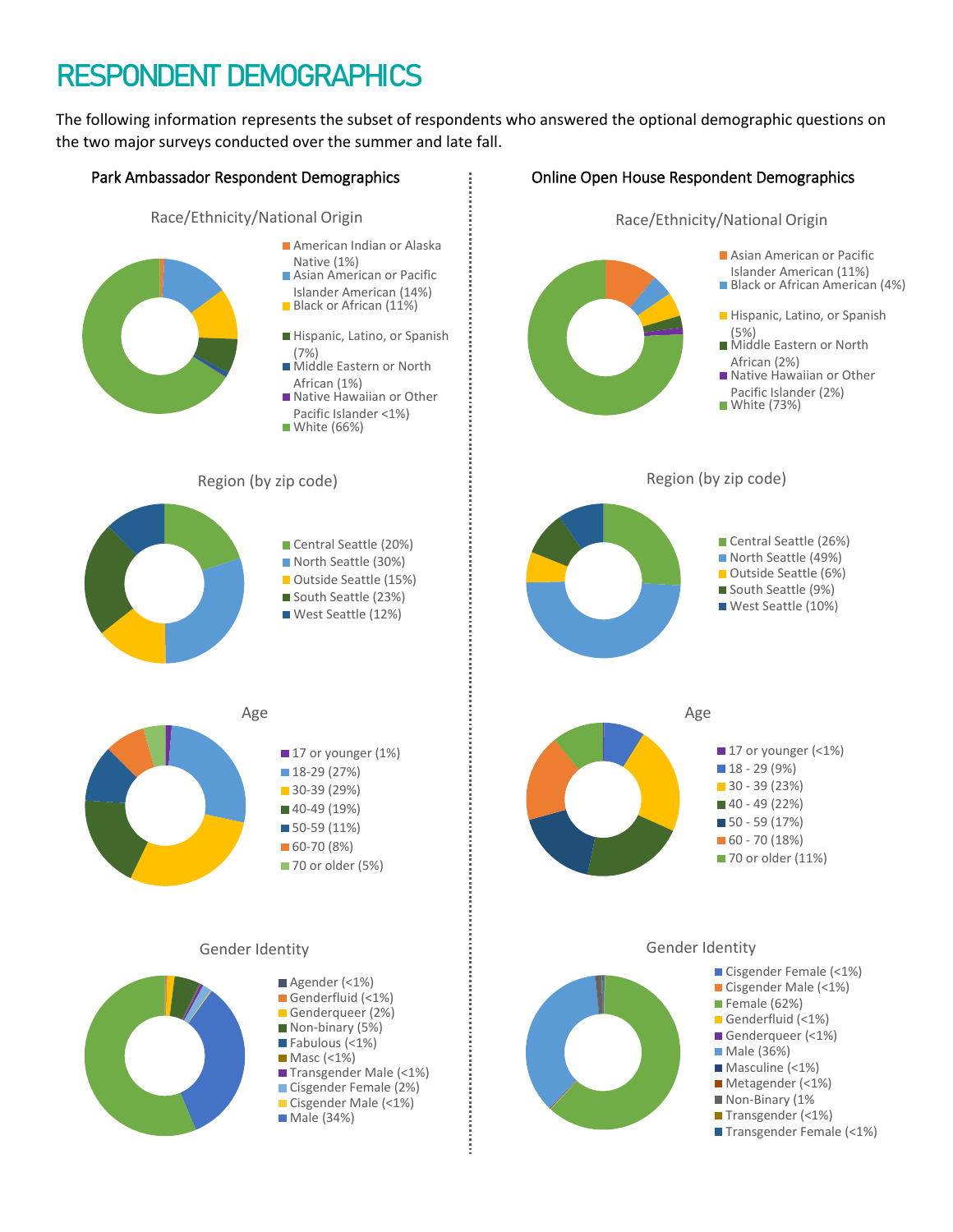# <span id="page-4-0"></span>FEEDBACK RECEIVED

Below is a summary of high-level themes distilled across engagement activities organized by SPR's major lines of business, followed by a more detailed summary of specific input heard through different engagement methods. For more information about SPR's lines of business, please see SPR'[s financial and performance dashboard.](https://data.seattle.gov/stories/s/uexj-i935)

|                 |                      | <b>Parallel Crises</b>   |                       | <b>Strategic Plan Sections</b>        |
|-----------------|----------------------|--------------------------|-----------------------|---------------------------------------|
| V≡V             | 血                    | [ál                      |                       | <b>Healthy People (HP)</b>            |
|                 |                      |                          | $\blacktriangledown$  | <b>Healthy Environment (HE)</b>       |
| Public Health & | <b>Racial Equity</b> | <b>Economic Recovery</b> | <b>Climate Change</b> | <b>Strong Communities (SC)</b>        |
| Well-Being      |                      |                          |                       | <b>Organizational Excellence (OE)</b> |

# <span id="page-4-1"></span>Activation, Recreation Facility Operations & Recreation Programs

| <b>High-Level Themes</b>                                                                                                                                | <b>Audience</b><br><b>Priority</b> | <b>Crisis</b>          | 2020-2032<br><b>Strategy</b>              | 2022-2024<br><b>Action</b> |
|---------------------------------------------------------------------------------------------------------------------------------------------------------|------------------------------------|------------------------|-------------------------------------------|----------------------------|
| Change community center operating hours to better align with community<br>needs.                                                                        | $\overline{2}$                     | 백 (E)                  | HP7                                       |                            |
| Increase awareness of program offerings at SPR recreation facilities.                                                                                   | 1,2                                | $\mathbb{P}$<br>Œ      | HP <sub>1</sub><br>HP4                    |                            |
| Increase access to environmental education opportunities. Prioritize<br>offerings relevant to persons with disabilities and BIPOC community<br>members. | 1,2                                | $\mathbb{P}(\P)$<br>Œ) | HP <sub>9</sub><br>HE <sub>9</sub>        | 13                         |
| Continue to increase access to welcoming and relevant recreation<br>opportunities for BIPOC, LGBTQIA+, and people with disabilities.                    | 1,2                                | 백 (E)                  | HP <sub>1</sub><br>HP4<br>SC <sub>4</sub> |                            |

### Detailed Feedback

### *Listening Sessions:*

### **Activation:**

- Reduce barriers to holding events in parks (e.g., provide examples of insurance providers, streamline process, reduce fees)
- Expand environmental education programming (e.g., about pollination) in partnership with other organizations and leverage existing spaces (e.g., Beacon Food Forest) to broaden SPR reach
- Increase programming for and by ethnic communities in parks, particularly small neighborhood parks
- Enhance availability of safe gathering spaces (e.g., picnic shelters) year-round
- Use art to reimagine what utilization of park spaces can be and who uses them, including increasing partnerships with artists of color through programs like Arts in Parks
- Revitalize Environmental Learning Centers as a key location to provide hands-on educational opportunities to deepen community understanding of climate
- Strong interest in environmental education programming
- Concerns about access to play fields across the system heavily scheduled, issues with long-term preference of users, consider adding more unprogrammed, drop-in time
- Interest in additional clarity on how to open new/reopen services in compliance with COVID guidelines
- Enhance offerings of outdoor activities for those with disabilities
- Increase inclusiveness of traditionally "white" sports (e.g., golf, tennis, soccer)
- Concerns expressed about SPR interactions with LGBTQ leagues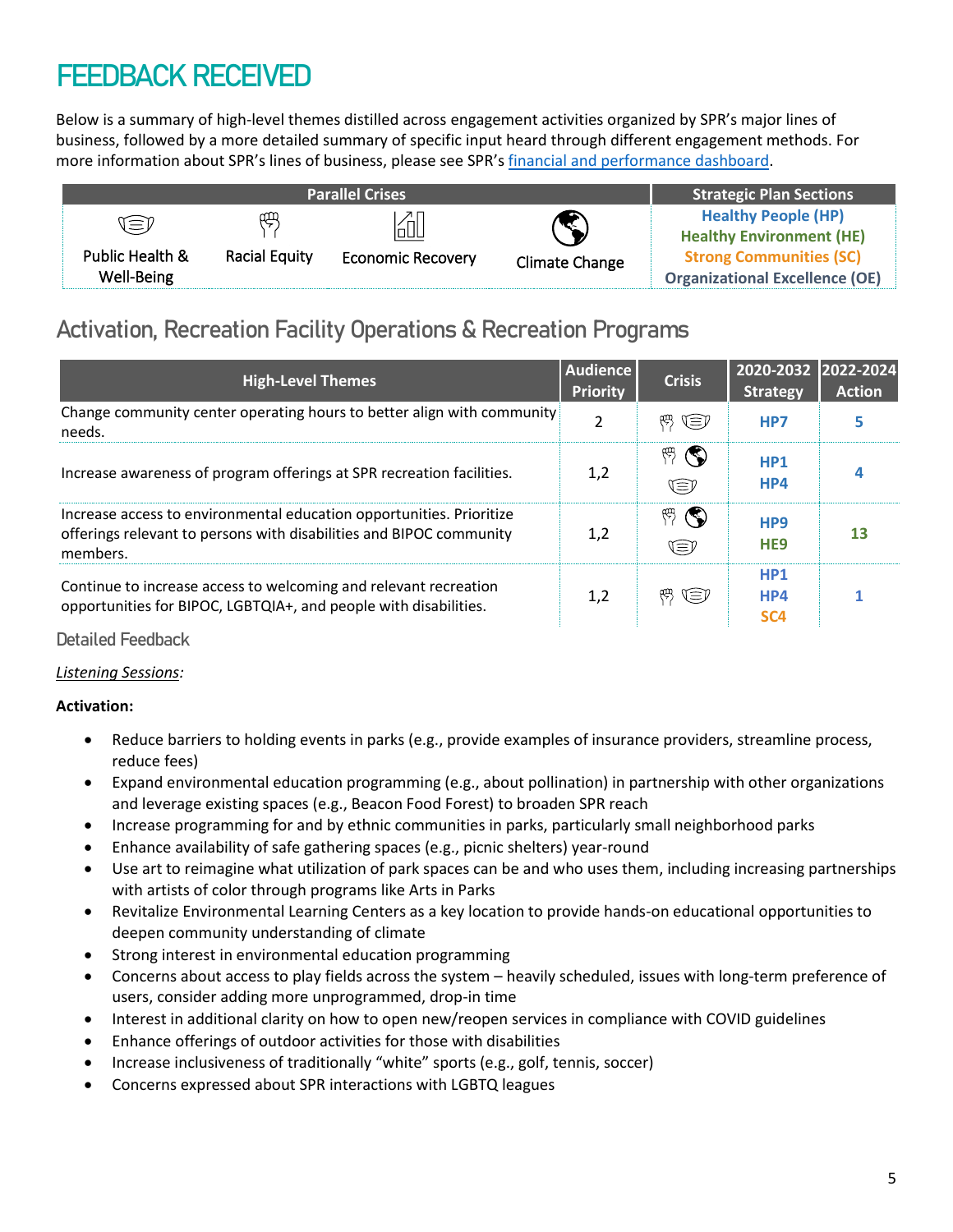### **Rec Facilities & Programs:**

- Conduct landscape assessment of which services SPR offers and which partners offer to ensure we are not duplicating and are filling gaps in the community
- Examine requirements of job training programs for exclusive practices to undocumented residents (e.g., requiring I-10 numbers)
- Hire instructors from within communities around programs/community centers to help increase relevancy and community connectedness
- Add resources at hubs (e.g. community centers) about other nearby government services/resources
- Improve language access of program offerings (offer in-language programming in relevant communities)
- Continue/expand community- and affinity-ground-led activities (e.g., Rec for All) and expand opportunities for community partnerships in program development and deployment
- Formalize Community Engagement Ambassador program to offer interpretation, translation, and bridge cultural differences
- Enhance marketing about activity camps specifically for historically underserved communities and provide additional assistance for how to get enrolled
- Enhance programming at Lake City Community Center
- Expand youth employment opportunities (like Seattle Youth Employment Program) to pay young people for work and build employment capacity, connect youth near community centers to opportunities there
- Increase outdoor programming
- Consider opportunities for intergenerational programming (e.g., childcare, elder activities) for whole families
- Enhance scholarship availability for programs, fields, etc.
- Provide partnerships with social services at community centers
- Connect after-school programming with existing partners (e.g. pottery studios, community gardens) to leverage spaces and bring kids to those services
- Community centers can help the education gap for Native youth
- Consider conducting an audit of pandemic impacts by neighborhood, and using that to guide programmatic decisions and resource allocation
- SPR can provide critical gathering space for marginalized communities (e.g, LGBTQ community) and potentially provide safe space for programming like inclusive sex education
- Support for all gender swims

### *Park Ambassador/CEA Surveys:*

### **Recreation Programs/Facilities:**

- Strong interest in recreation facility hours on weekend (Sat-Sun) afternoons (1-5pm)
- The most respondents report a willingness to travel up to 20 minutes to participate in their preferred recreation activity
- 21% of BIPOC respondents reported that facility hours do not match their availability or facilities are too far from where they live.

### **Activation/Recreation Programming**

- Respondents most excited about aquatics activities and community events/gathering spaces
- Most respondents reported experiencing no barriers to accessing SPR service or a lack of knowledge about what services are available (top two responses)
- Most respondents reported health/fitness and arts/culture programs best support their continued COVID-19 pandemic recovery (top two responses)
- 23% of BIPOC-identified respondents reported not knowing what programs are available or not finding relevant program options in their area
- 92% of people who responded to question 5 reported that outdoor programs and activation (e.g., outdoor fitness, nature walks, community events) are important to them and their family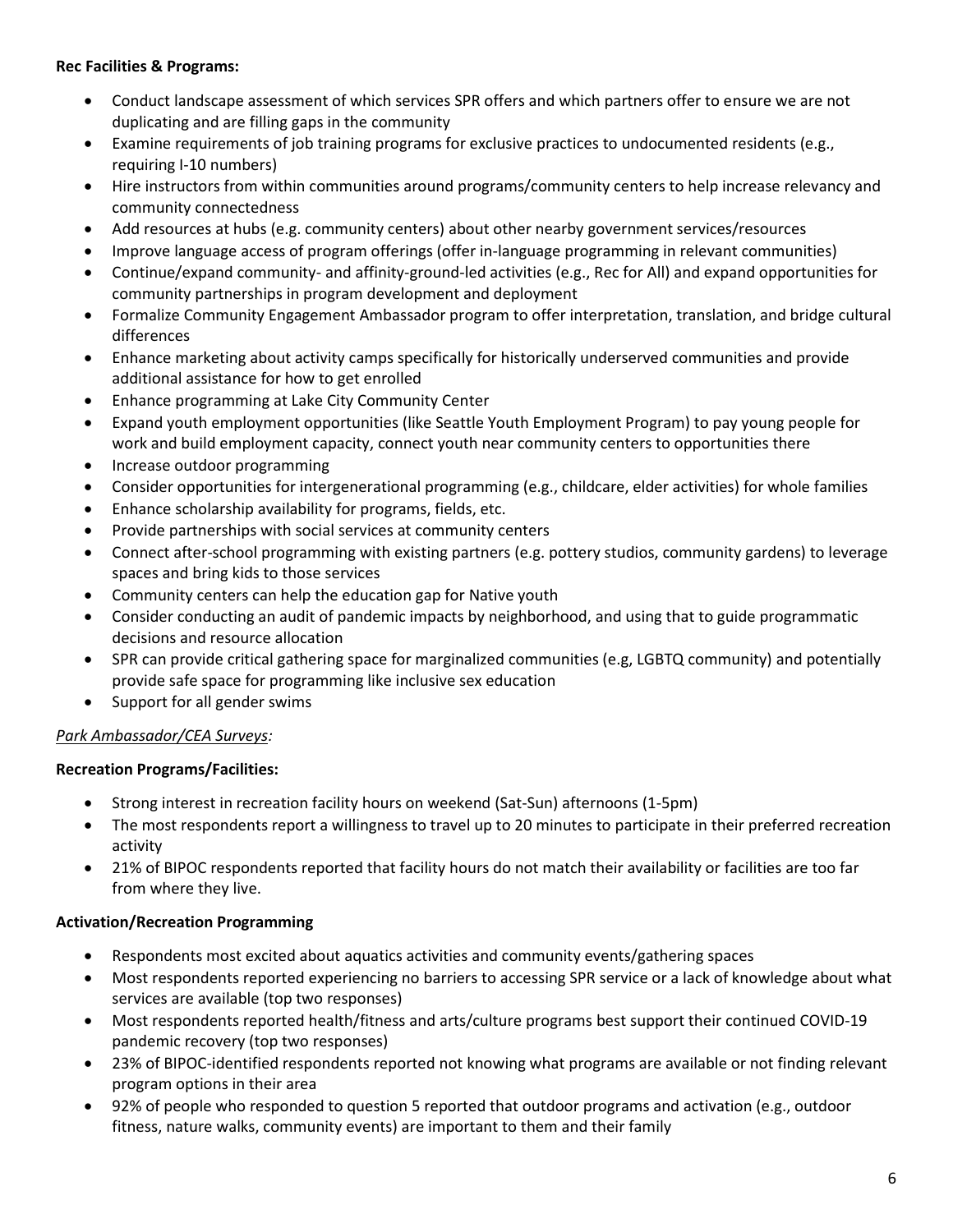83% of people who responded to question 5 reported that art installations and performances in parks are important to them and their family

### *OOH Survey:*

### **Recreation Programs/Facilities:**

- 22% of BIPOC-identified respondents identified no barriers to accessing programs. Of barriers identified, 23% cited lack of knowledge about what's available, 16% indicated lack of programs in their area that are of interest, 14% indicated operating hours do not match their schedules, 8% indicated SPR facilities were too far from home, 7% identified high program fees, 4% referenced challenging scholarship process, 2% identified limited access to digital equipment, and 1% cited language barriers. 32% of BIPOC respondents also identified other barriers, including:
	- o safety concerns related to homelessness in parks
	- $\circ$  limited facility availability during the pandemic and recovery (particularly pools)
	- o issues with scheduling availability and programs filling up too quickly
	- o parking challenges
- Strong interest in recreation facility hours on weekday morning and evenings and weekends *(See breakdown below - note that participants could select multiple options, so percentages for each category are of total respondents)*

| <b>Responses</b>                             | % of<br><b>Respondents</b> |
|----------------------------------------------|----------------------------|
| Weekend (Sat/Sun) afternoons (1 pm-5 pm)     | 63%                        |
| Weekend (Sat/Sun) mornings (9 am-noon)       | 60%                        |
| Weekday evenings (5 pm-9 pm)                 | 57%                        |
| Weekend (Sat/Sun) evenings (5 pm-9 pm)       | 36%                        |
| Weekday afternoons (1 pm-5 pm)               | 36%                        |
| Weekday mornings (9 am-noon)                 | 31%                        |
| Weekend (Sat/Sun) early mornings (7 am-9 am) | 26%                        |
| Weekday early mornings (7 am-9 am)           | 22%                        |

- Respondents generally willing to travel up to 20 minutes to recreation services, with vehicular and pedestrian travel most popular modes of transit
- Respondents most excited about indoor pools, outdoor aquatics, and community events and gathering spaces as they look beyond the pandemic.
- Strong desire for environmental education, health and fitness, and arts and culture programming to help with recovery from the pandemic. Among BIPOC respondents, 53% prioritized health and fitness, 36% prioritized arts and culture, 28% prioritized environmental education, 22% prioritized wellness and mental health programming, and 16% prioritized youth programming.

### **Activation:**

- Results were mixed among BIPOC respondents about the impact of non-security staff in parks as a way to make parks feel safer and more welcoming. 25% of respondents indicated this was "very important," 37% responded with "important," and 38% responded "not important."
- Access to outdoor programs and activation (e.g., outdoor fitness, nature walks, community events) consistently rated as very important (60% of BIPOC respondents flagged outdoor programs as very important, and another 26% flagged as important)
- Respondents expressed excitement about returning community gathering spaces and events post-pandemic
- Strong interest in increase opportunities of outdoor roller skating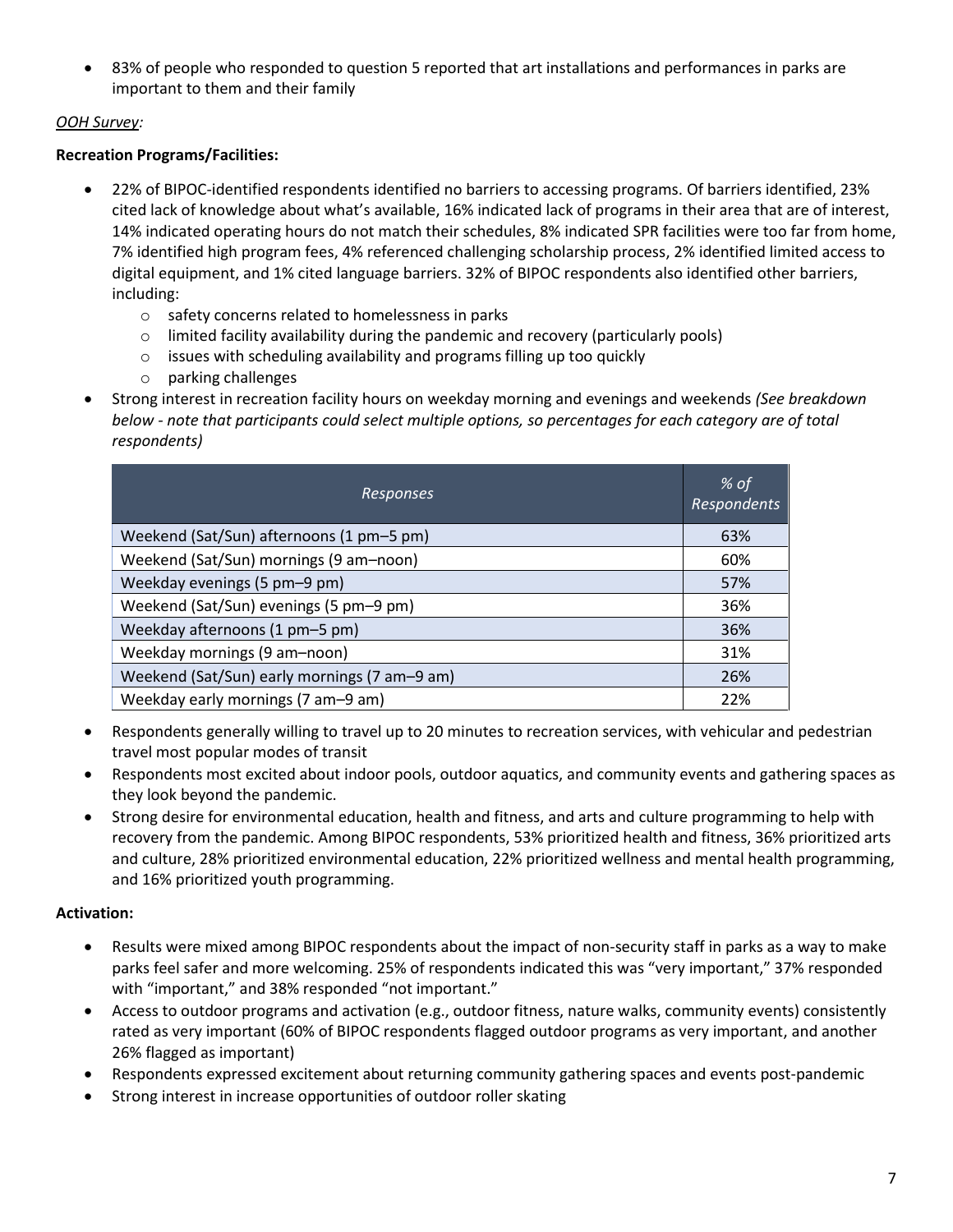### *Emails:*

### **Recreation Programs/Facilities:**

- Support for reopening all pools, with specific requests for swim lessons and early morning lap swim
- Desire for community centers to reopen in more full-service capacity
- Consider day lockers at facilities co-located with major parks (e.g., Green Lake) to allow visitors to store belongings while out recreating
- Support for full-service programming at Lake City Community Center

### **Activation:**

- Suggestion to return floating concert stage to Aqua Theater to host events
- Increase drop-in access to playfields for more pick-up

### *LOB-Led Engagement:*

Line of business-specific survey work is currently being conducted at recreation facilities and by specific programming teams. This engagement is anticipated to be complete by the end of October, and will be synthesized separately.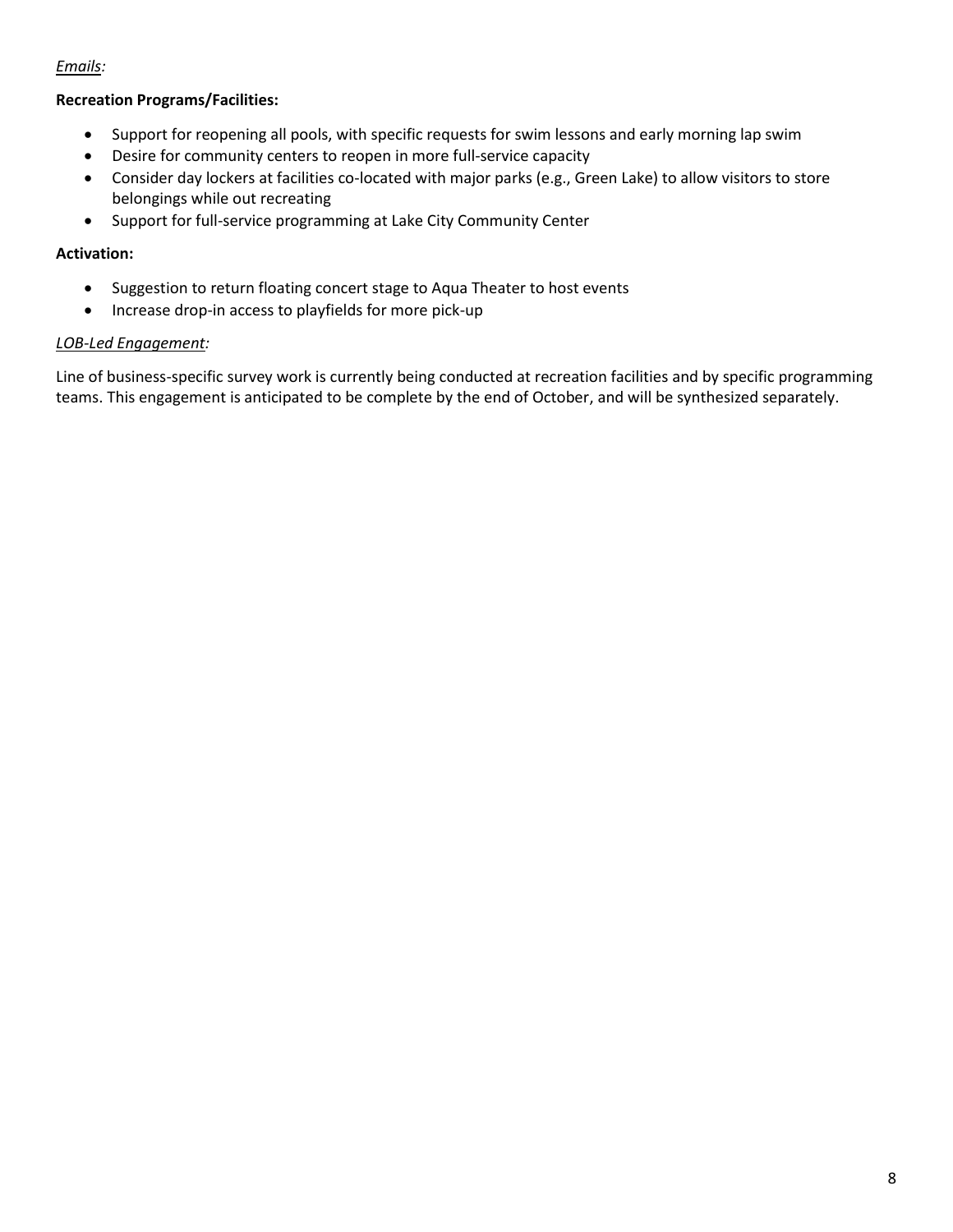# <span id="page-8-0"></span>Administration & Support

| <b>High-Level Themes</b>                                                                                                                               | <b>Audience</b><br><b>Priority</b> | <b>Crisis</b> | 2020-2032<br><b>Strategy</b>       | 2022-2024<br><b>Action</b> |
|--------------------------------------------------------------------------------------------------------------------------------------------------------|------------------------------------|---------------|------------------------------------|----------------------------|
| Establish meaningful and ongoing relationships with BIPOC community by<br>clarifying decision-making processes and increasing community<br>engagement. | 1, 2                               | 熌             | OE <sub>6</sub><br>SC <sub>4</sub> | <b>15</b>                  |
| Center equity in budgeting practices by meaningfully and visibly<br>reprioritizing resources to serve BIPOC community.                                 |                                    | 愕             | OE <sub>1</sub><br>OE7             | <b>15</b><br>22            |
| Reduce barriers to partnering with SPR (volunteer activities, small business<br>permitting/contracting).                                               | 1, 2                               | Œ             | SC <sub>9</sub><br>OE5             | 14                         |
| Partner with program staff to improve and enhance marketing practices.                                                                                 | 1                                  | V≡V           | HP4<br>SC <sub>8</sub>             | 4                          |
| Focus staff recruitment on BIPOC, including a focus on hiring from within<br>communities being served.                                                 | 1, 2                               | 閃             | OE <sub>3</sub>                    | 21                         |
| Enhance career pathways through additional internships and job training<br>opportunities.                                                              | 1, 2, 3                            | 60            | <b>SC10</b>                        | 11<br>18                   |

### Detailed Feedback

### *Listening Sessions:*

### **Communications:**

- Improve marketing across the board, and partner with smaller organizations to amplify their messages and provide a platform for communities to share their events and community updates through SPR's channels
- Enhance staffing for community engagement work multiple requests for ongoing connections with designated points of communication within SPR for specific organizations or partners, not just online contact or generalized communication channels
- Establish meaningful and ongoing relationships with BIPOC-led organizations to share information, solicit input, making the process for BIPOC communities to be involved in planning/implementation easier and uplifting/supporting/funding what BIPOC communities are already doing instead of expecting them to adapt to SPR processes and systems

### **Budget:**

- Move toward participatory budgeting to ensure community knows how fiscal priorities are shaped, and have an opportunity to weigh in on how tax dollars are spent
- True investment through equity lens will require redistribution of resources, which will require difficult conversations with communities historically enjoying access/high level of service

### **Partnerships:**

- Enhance partnerships with equipment rentals (e.g., kayaks, paddleboards) with a focus on providing these at low cost in areas currently without access
- Eliminate institutional relationships with corporations whose values (racial equity, environmental, labor practices) do not match the City's
- Reduce barriers for participation in volunteer programs
- Providing financial and other supports to BIPOC partners (e.g., Daybreak Star center) should be part of SPR's strategy to lead with equity
- Improve communications with and among SPR tenants/partners, especially those who are located close together (e.g., in Magnuson Park, or Discovery Park)
- In partnership with Seattle Public Schools, prioritize enhancing services at schools that don't have ample outdoor or gathering space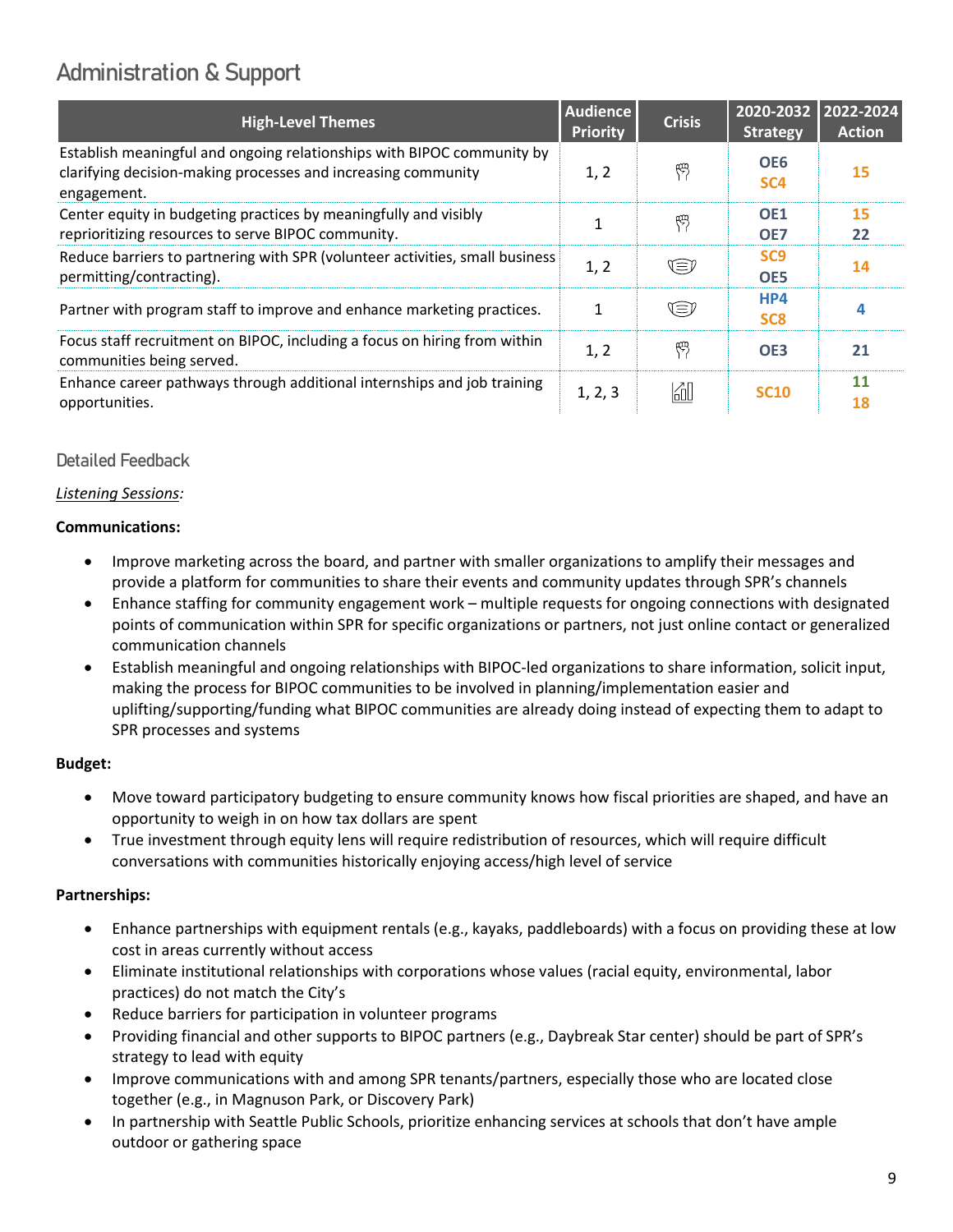• Conduct landscape assessment of SPR services and services provided by partners/through contractors to reduce/avoid duplication

### **Policy:**

- Improve pathways for community to connect with and advocate to SPR currently feels inaccessible and recommended actions (e.g., come and present at Park Board) does not feel sufficient, and many community members do not have time to attend these kinds of meetings
- Additional support needed from SPR on helping navigate inter-departmental processes
- Acknowledge the limitations of how SPR abiding by existing laws and codes may sometimes come into conflict with SPR's commitment to leading with equity

### **Human Resources:**

- Diversify hiring practices, with an emphasis on hiring from within communities served to improve sense of belonging and inclusion and with a focus on POC, queer, and disabled individuals
- Enhance job development/readiness programming and provide better career pathways into the department
- Consider opportunities to create internships and pathways to green jobs to proactively fill gaps and prepare for onslaught of retirements

### *Partner Meetings:*

### **Communications:**

- Focus on engaging youth and women of color to help inform programming (i.e., implement Youth Advisory Council?)
- Clarify pathways to help revise ideas put forth by communities of color that are hard to implement or politically unfeasible as presented so the "no" isn't so final and to help build relationships and capacity

### **Partnerships:**

- Improve pathways for minority-owned small businesses to operate in park spaces, with a focus on areas currently with gaps (e.g., food trucks at Seward Park, where no concessions are currently available and are in high demand due to LWB closure)
- Continue to provide access to low-cost space for organizations providing public benefits that otherwise might struggle to afford

### **Policy:**

• Focus on engaging youth and women of color to help inform programming (i.e., implement Youth Advisory Council?)

### *OOH Survey:*

### **Communications:**

• In answer to the question: "SPR is interested in improving our feedback loop with communities we serve. How can we better reach you?"

| <b>Responses</b>                                                   | <b>BIPOC</b><br>Respondents | Other<br><b>Respondents</b><br>(White or no<br>race identified) |
|--------------------------------------------------------------------|-----------------------------|-----------------------------------------------------------------|
| Digital communication: SPR newsletter, social media, website, blog | 36%                         | 38%                                                             |
| Online communities: Facebook groups, NextDoor, etc.                | 21%                         | 20%                                                             |
| Media: radio, newspapers, local blogs                              | 13%                         | 15%                                                             |
| Relationships: word of mouth, staff presence in your community,    |                             |                                                                 |
| connections with key community leaders and elders                  | 14%                         | 12%                                                             |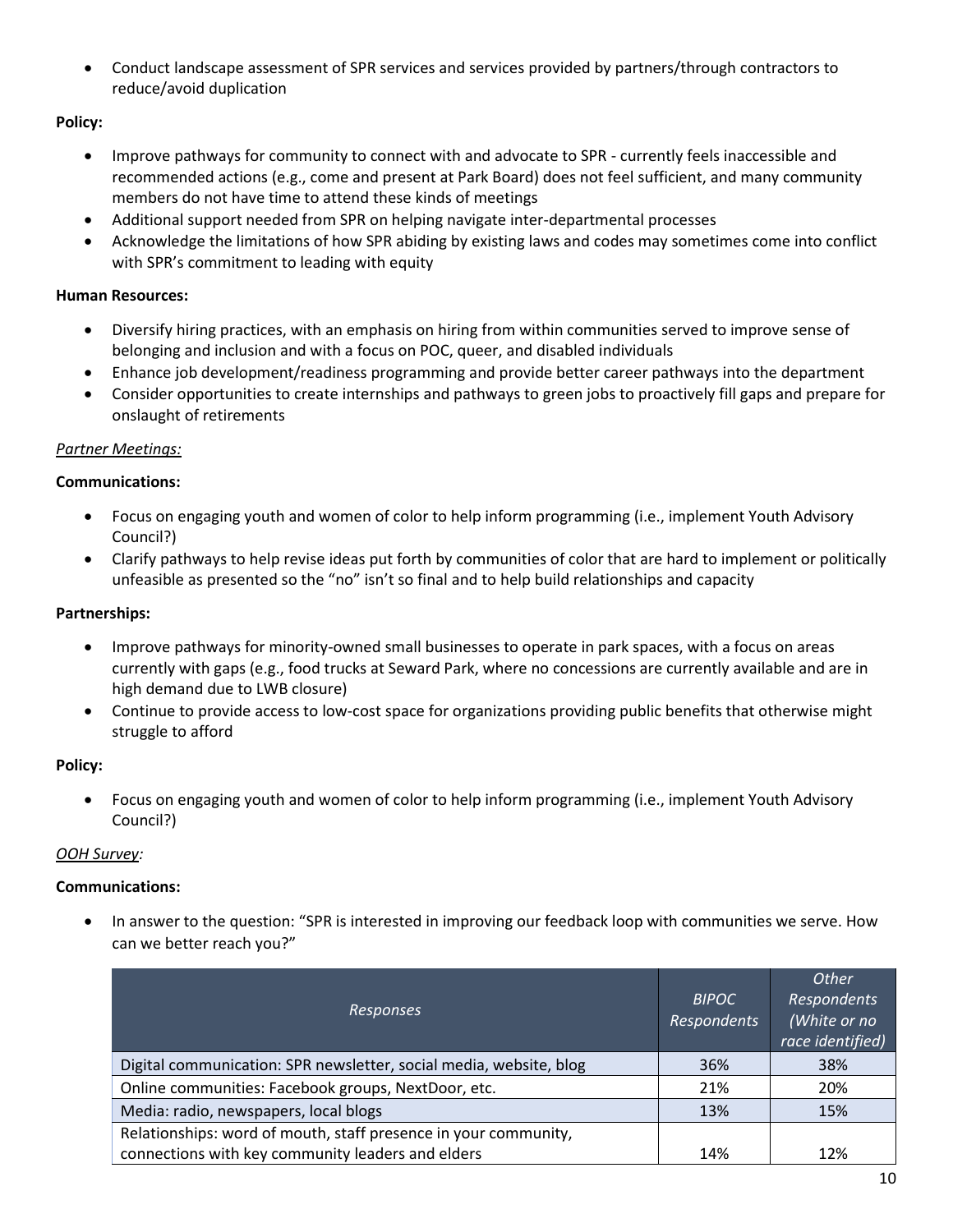| Print materials: Flyers and signs in your neighborhood, community centers, |     |     |
|----------------------------------------------------------------------------|-----|-----|
| and libraries                                                              | 13% | 12% |
| Other                                                                      | 2%  | 2%  |

• 22% of BIPOC respondents identified no barriers to access SPR programs and services. Of barriers identified, lack of knowledge of what programs are available was most prevalent (23% of respondents). 6% of respondents identified lack of response from SPR staff as a barrier, and 1% identified language as a barrier.

### **Human Resources:**

• Interest in staff training focus on customer service, emergency response, and cultural awareness

### *Park Ambassador/CEA Surveys:*

### **Policy/Communications:**

• 83% of people who responded to question 5 reported that directional signage to support wayfinding and navigation are important to them and their family

### **Partnerships:**

• 86% of people who responded to question 5 reported that staff and volunteers who reflect the community they serve are important to them and their family

### *Emails:*

### **Communications:**

- Add more detail to online park descriptions (e.g., whether trails are ADA accessible)
- Clarify SPR's position that camping in parks is not allowed or supported
- Improve signage about park conduct and rules

### **Budget:**

• Funding requested for: Westpoint Lighthouse at Discovery Park, athletic field conversions, homelessness response, Rainier Beach Link2Lake project, Pocket Parks

### **Partnerships:**

- Address issues in Andrews Bay
- Improve pathways for neighborhood organizations and community groups to help maintain parks
- Concerns about vendors playing recorded music
- Suggestion for more sidewalk cafes and food trucks, including along the Burke Gilman
- Vet vendors providing children's nature programs/camps to ensure they are not disrupting natural landscape and building semi-permanent structure (examples provided at Seward)

### **Policy:**

- Recommendation to use Liberating Structures framework in community meetings and internally
- Concerns about Alki Stay Healthy Street as privileging residents who already have beachfront access
- Support for Golden Gardens Stay Healthy street
- Consider making earlier park closures permanent to manage loud and problematic nighttime behaviors (e.g., at Golden Gardens)
- Consider land swaps or sales to add to our regional park system, not just small neighborhood parks
- Requests to reopen Green Lake Way to vehicle traffic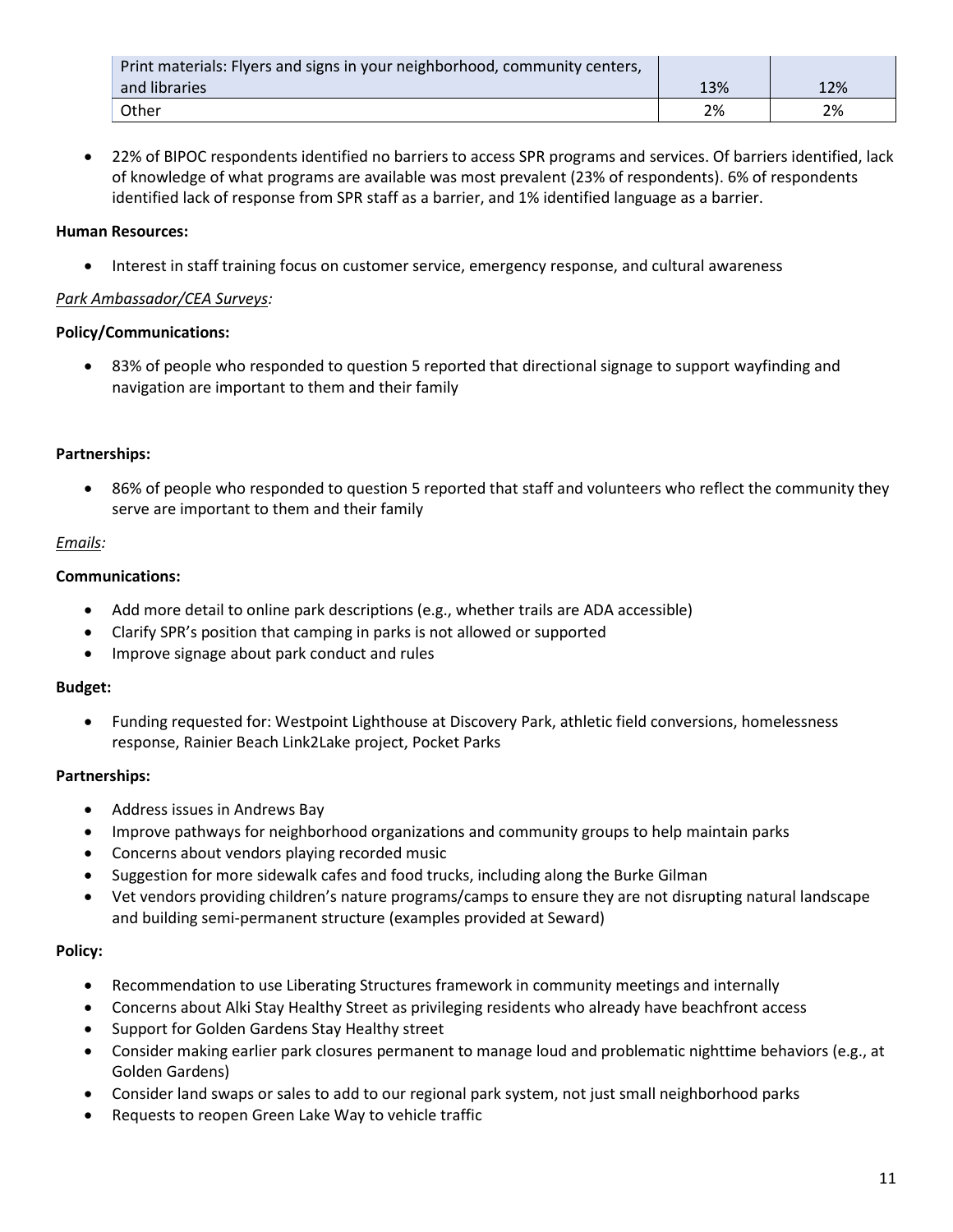- Consider allocating specific sections of parks or undeveloped park properties for tiny home villages rather than scattered encampments
- Strong support for Keep It Moving streets (Alki Point, Lake Washington Boulevard, Green Lake) and request to collaborate with SDOT to design permanent improvements

### **Human Resources:**

• Assign staff to work sites nearest where they live to reduce emissions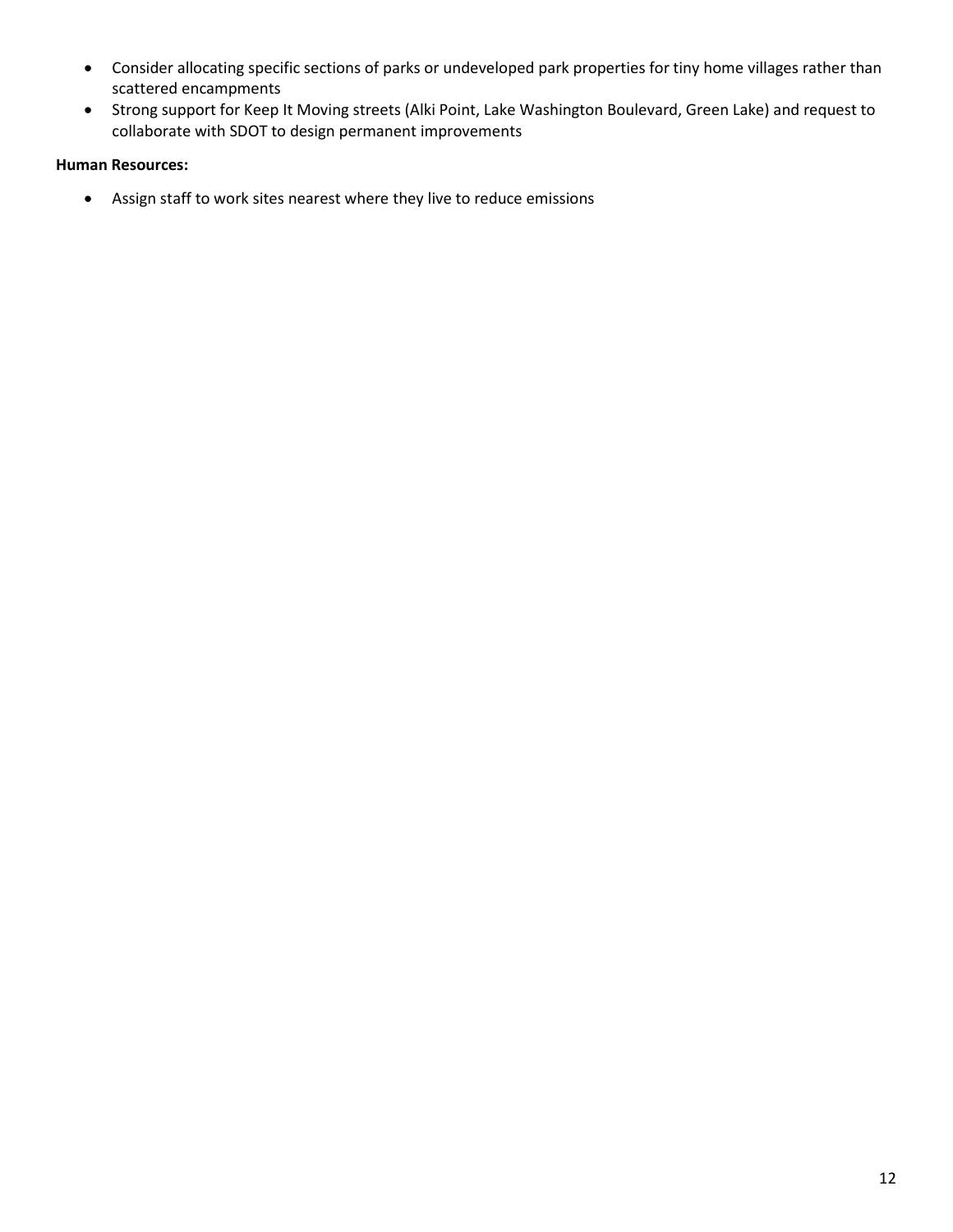# <span id="page-12-0"></span>Capital & Facilities

| <b>High-Level Themes</b>                                                                                                                                                                                                | <b>Audience</b><br>Priority | <b>Crisis</b> | 2020-2032<br><b>Strategy</b>                          | 2022-2024<br><b>Action</b> |
|-------------------------------------------------------------------------------------------------------------------------------------------------------------------------------------------------------------------------|-----------------------------|---------------|-------------------------------------------------------|----------------------------|
| Improve pathways for BIPOC community to meaningfully participate in co-<br>design and prioritization of capital project development and delivery.                                                                       |                             | 倁             | OE <sub>6</sub><br>SC <sub>4</sub>                    | 15                         |
| Improve connections to/collaboration with other City agencies with the<br>goal of creating a more seamless experience for users.                                                                                        | 1, 2                        | V≡V           | HE <sub>7</sub>                                       | 24                         |
| Maximize usability and flexibility of existing park spaces through trail and<br>pathway upgrades and enhancements.                                                                                                      | 1, 2, 3                     | Œ₽            | HE <sub>7</sub>                                       | 12                         |
| Make strategic investments to balance climate adaptation and mitigation<br>(adding air conditioning to provide respite from heat while investing in<br>alternative energy and enhancing facilities' energy efficiency). | 1, 2                        |               | HE <sub>3</sub><br>HE <sub>6</sub><br>HE <sub>8</sub> |                            |
| Enhance and maintain the system we already have, with a focus on<br>enhancements in historically underserved areas.                                                                                                     | 1, 2                        | ง≡เ           | HP3<br>OE <sub>9</sub>                                | 3<br>15                    |

### Detailed Feedback

### *Listening Sessions:*

- Important to demystify the process for capital project development and prioritization
- Improve pathways for community-prioritized projects to receive funding
- Improvements to wayfinding at parks (including in multiple languages) would increase sense of safety, orientation, and provide education opportunities
- Opportunity to reference other government services in signage e.g., X distance to nearest library
- Add park features (e.g., interpretive signage, benches, placards, etc.) explaining historical significance of parks named for BIPOC leaders, indigenous history, etc. to improve connectedness with and awareness of history of this land
- Add more pocket parks & small-scale enhancements to bring additional green space and respite without needing to acquire lots of new property, possibly in partnership with SDOT
- Essential to go into communities near upcoming projects, rather than relying on one organization to represent that community's interests or expecting community to come to SPR
- Add more air-conditioned facilities (while increasing energy efficiency of those facilities through green roofs, etc.) to enhance vegetation while reducing carbon footprint and provide community respite in heat events
- When making park improvements in historically underserved areas, plan for/be conscious of displacement potential
- Evaluate contractors for environmental practices; eliminate institutional relationships with corporations whose values do not match the City's
- Improve bike and walking paths to parks and programs
- Strong support for more non-gendered bathrooms and locker rooms, especially at aquatic centers
- Add more sharps containers and doors to restrooms

### *Partner Meetings:*

- Train staff in co-design practices to meaningfully partner and elevate community voice in project design and delivery
- Deepen commitment to capital improvements in historically underserved neighborhoods
- Improve coordination/sustained relationships with SDOT and KC Metro in park development projects to enhance transit accessibility and connectivity across the SPR system
- Adding lighting and converting grass to synthetic turf is most effective strategy to increasing access to yearround playable athletic fields for all residents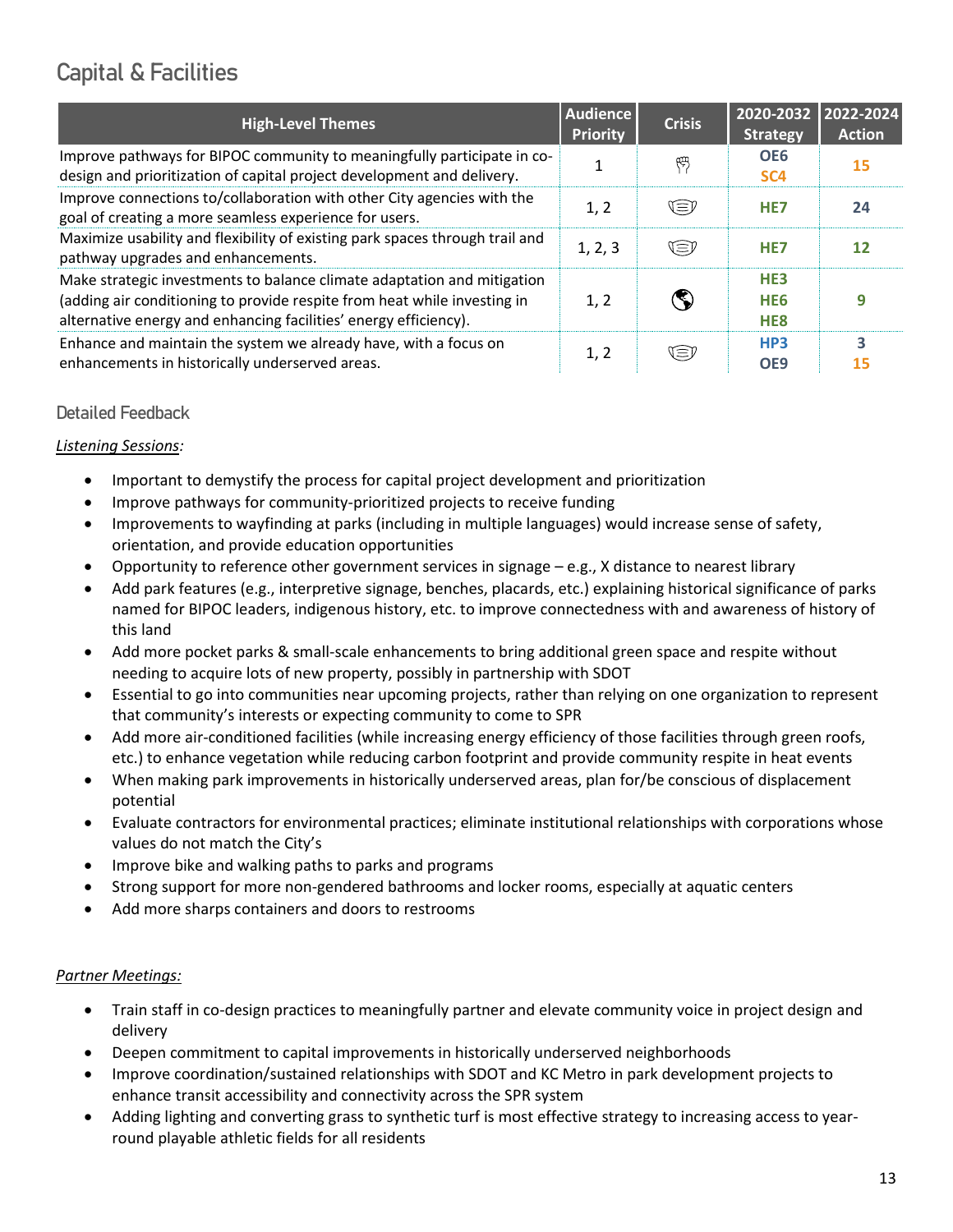- Consider building level of park use into prioritization and allocation of resources (i.e., look at usership/population served by parks in in denser areas and invest commensurately to ensure high-use parks are not getting too worn down)
- Prioritize pocket park development & enhancing green space outside big parks, especially downtown
- When designing parks, consider opportunities to blur boundaries so park features are better integrated into surrounding landscape

### *OOH Survey:*

- Among BIPOC respondents, 14% prioritized outdoor water features like spray parks as helpful in responding to extreme heat and another 14% prioritized community center cooling or shelter space.
- Of the options listed for changes respondents would like to see for SPR to reduce our carbon footprint, 56% prioritized investments in alternative energy, 48% prioritized green infrastructure, 46% prioritized renovating and building more energy-efficient facilities, 44% priorities reducing impervious surfaces in design, and 23% prioritized shifting from natural gas to electric heating systems
- 29% of BIPOC respondents flagged directional signage and other wayfinding improvements as "very important" to creating a safe and welcoming experience in parks and facilities, and another 48% flagged it as "important"
- 85% of BIPOC respondents indicated that improved sightlines, lighting, and other park improvements are important or very important (47% very important, 38% important)

### *Park Ambassador/CEA Surveys:*

- Parks, open spaces and outdoor sports facilities are the top two SPR services used by respondents during the pandemic.
- Strong interest in increasing tree canopy as a measure to mitigate heat impacts
- 83% of people who responded to question 5 reported that art installations and performances in parks are important to them and their family
- 83% of people who responded to question 5 reported that directional signage to support wayfinding and navigation are important to them and their family

### *Emails:*

- Add more covered sport courts for year-round play
- Inquiry about status of several athletic projects: Miller Park skatepark project; Green Lake redevelopment project, athletic field conversions, Wedgwood Landbanked site development,
- Request for additional off-leash areas and discrete large and small dog areas
- Desire to maintain and upgrade what we have rather than building new
- Reexamine park and facility naming practices
- Address encroachments to reclaim public land
- Support for improved wayfinding and signage, specifically on trails, to add distances, interpretative natural and cultural information, improved naming (consider partnership with Seattle Parks Foundation for funding)
- Add more spray parks and wading pools; invest in water features overall, following model of other cities (like New York City); including specific suggestion to convert wading pools into spray parks to save lifeguard costs and reduce need to monitor water for pH, etc.
- Encouragement for Alice Ball and Gemenskap Parks as great designs, request to extend Gemenskap
- Consider models from other countries (e.g., Singapore, Tokyo, Hong Kong) for improvements to public restrooms
- Add dedicated pickleball courts in the south end
- Create more open space in Seattle's urban core (e.g., 3 small triangle lots off Denny at  $6<sup>th</sup>$  and  $7<sup>th</sup>$  Avenue), connection to "green street" of Bell, vacant lots, etc.)
- Consider adding solace pads for kids, which can double as outdoor activation spaces (building on model from Victoria, BC)
- Add disc golf infrastructure to wooded parks as a strategy for activation and deterring unwanted behaviors (successful track record cited in White Center and SeaTac)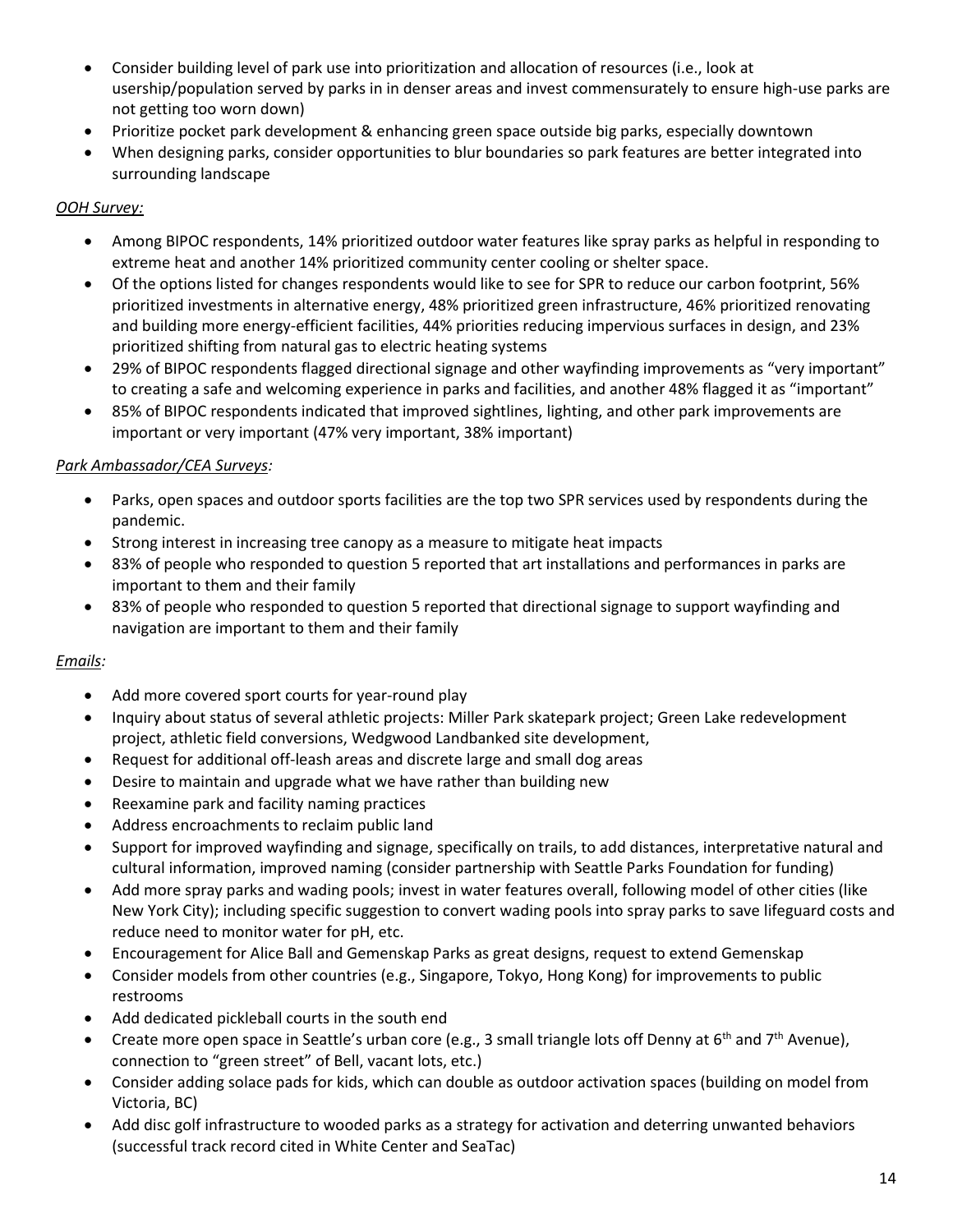- Widen Green Lake inner loop
- Strong support for Keep It Moving streets (Alki Point, Lake Washington Boulevard, Green Lake) and request to collaborate with SDOT to design permanent improvements

### *LOB-Led Engagement:*

- Support for additional dog off-leash areas
- Strongly divided opinions on unhoused populations within parks
- Value of natural areas for plants and wildlife
- Desire for trails and walkways and usable, flexible open space
- Preference for online surveys as engagement strategy as well as community organized gatherings
- Desire for spaces for gathering and cultural events
- Preference for landscaped areas with trees and plants, natural areas, and flexible space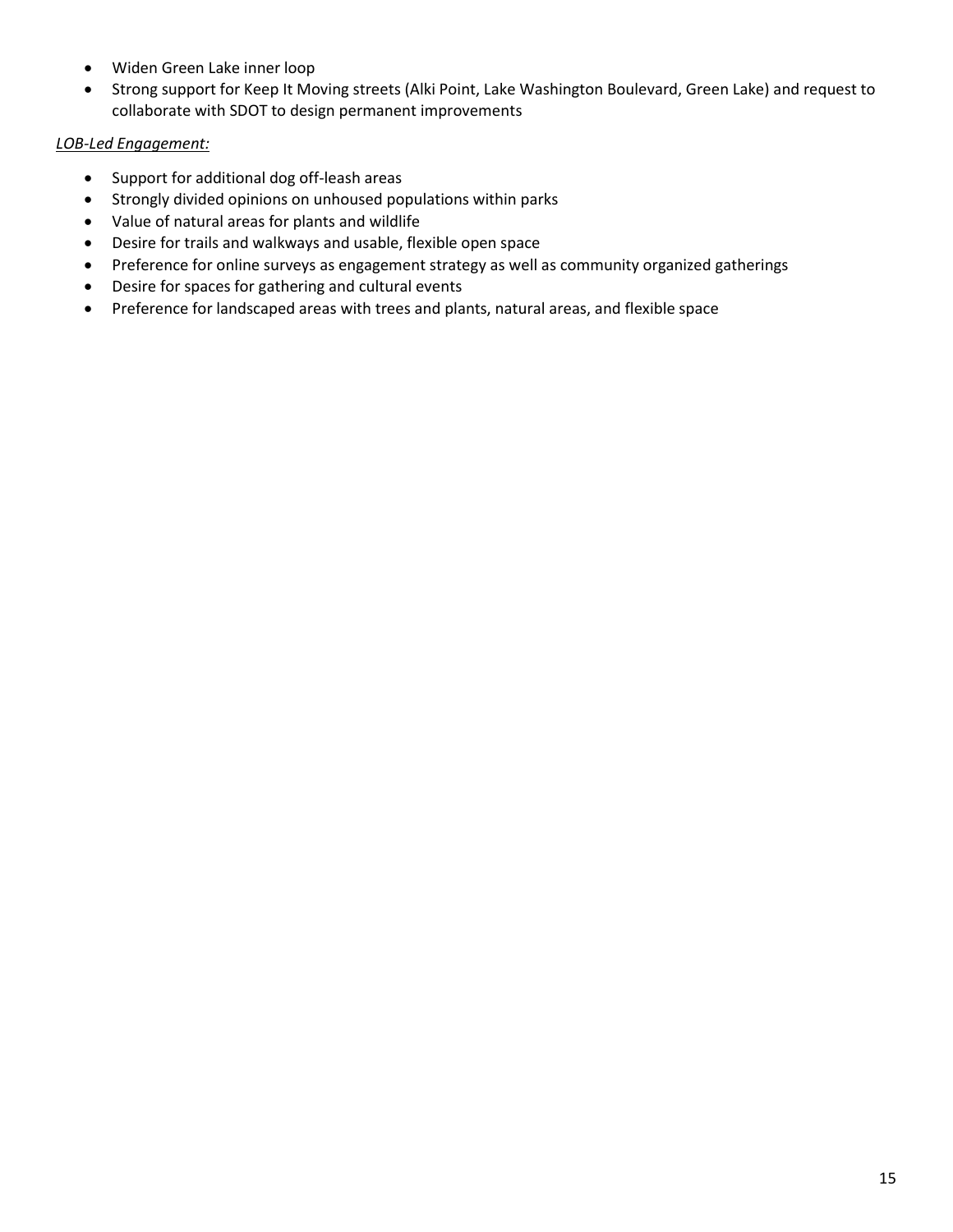# <span id="page-15-0"></span>Emergency Management & Security Services

| <b>High-Level Themes</b>                                                                                                                                    | Audience<br><b>Priority</b> | <b>Crisis</b> | 2020-2032   2022-2024  <br><b>Strategy</b> | <b>Action</b> |
|-------------------------------------------------------------------------------------------------------------------------------------------------------------|-----------------------------|---------------|--------------------------------------------|---------------|
| Improve safety and security at parks and facilities.                                                                                                        | 1, 2                        | V≡V           | SC <sub>5</sub>                            | 16            |
| Increase enforcement of leash and scoop laws, especially in smaller parks<br>in dense and historically underserved areas with few other outdoor<br>options. |                             | 鸭             | SC <sub>5</sub>                            | <b>16</b>     |

### Detailed Feedback

### *Listening Sessions:*

- Increase ticketing and enforcement of leash and scoop laws
- Increase security presence at parks to improve perceptions of safety
- Plan more proactively for extreme weather events (cooling centers, beach operations, warming centers, etc.) as these patterns are likely to increase and SPR can often be in reactive mode; better prepare parks and facilities to respond when disruptive events occur
- Interest in more non-police security at SPR facilities

### *Partner Meetings:*

• Increase security presence, lighting, and clear signage in parks could help improve feelings of safety, especially for those who may feel the need for a quick escape route

### *OOH Survey:*

- 88% of BIPOC respondents indicated that security staff or Park Rangers were either important or very important to improving a safe and welcoming atmosphere in parks (60% "very important," 28% "important")
- 85% of BIPOC respondents indicated that improved sightlines, lighting, and other park improvements are important or very important (47% very important, 38% important)

### *Park Ambassador/CEA Surveys:*

- 71% of people who responded to question 5 reported that security staff or park rangers are important to them and their family
- 92% of people who responded to question 5 reported that improved sightlines, lighting, and other physical improvements are important to them and their family
- 92% of people who responded to question 5 reported that addressing the impacts of homelessness in parks is important to them and their family

### *Emails:*

- Increase enforcement of leash laws
- Increase SPR Security and enforcement of code of conduct in park spaces
- Concerns about safety at Golden Gardens park
- Address bicycle theft in parks

### *LOB-Led Engagement: n/a*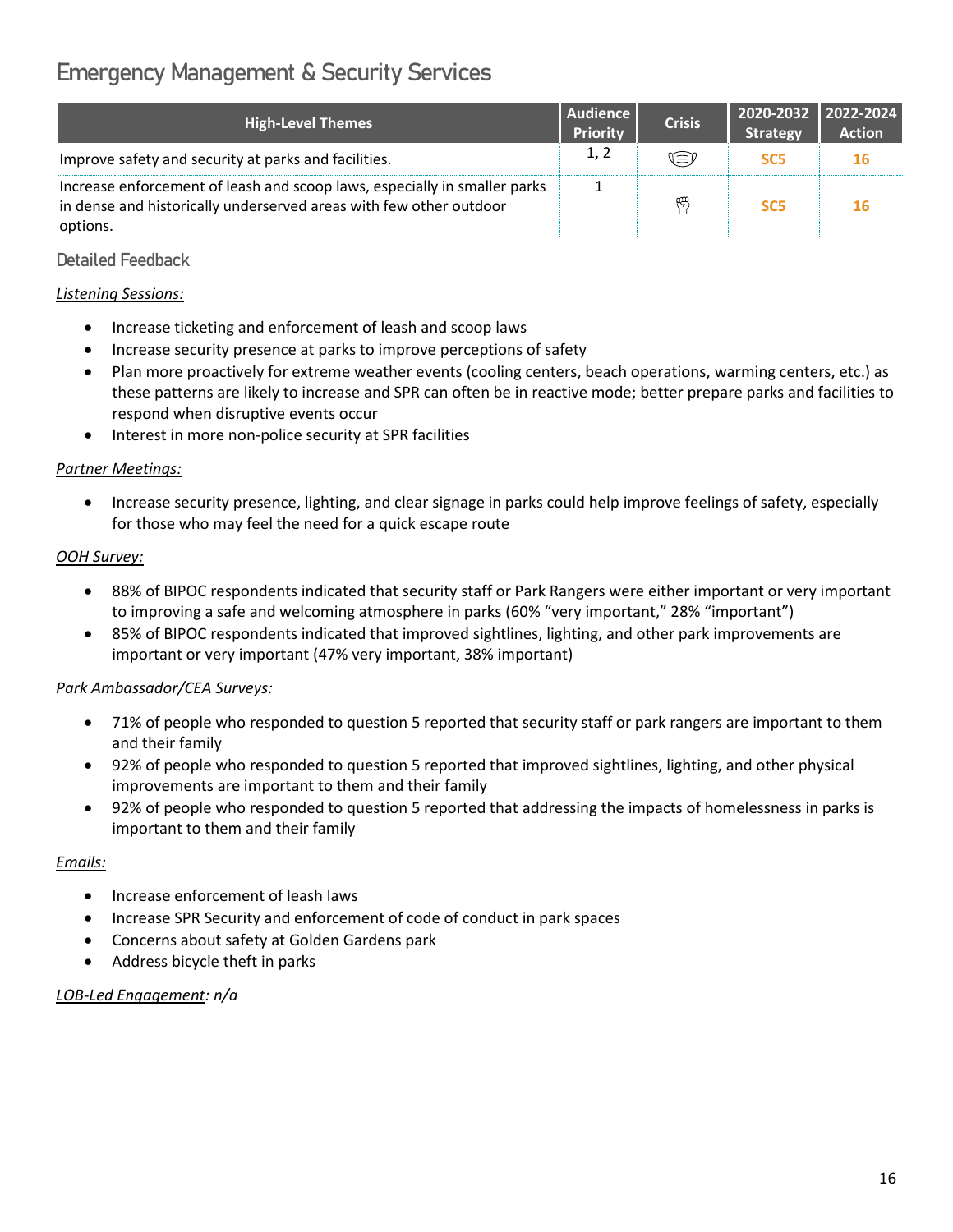## <span id="page-16-0"></span>Golf

| <b>High-Level Feedback</b>                              | Audience<br><b>Priority</b> | <b>Crisis</b> | 2020-2032   2022-2024<br>Strategy  | <b>Action</b> |
|---------------------------------------------------------|-----------------------------|---------------|------------------------------------|---------------|
| Enhance use of golf courses for additional public uses. |                             | ŒJ            | HP <sub>6</sub><br>HP <sub>8</sub> | 24            |

### Detailed Feedback

### *Listening Sessions:*

- Expand use of large acreage operated by golf courses for other recreation uses
- Consider shifting to 9-hole courses only and repurpose some remaining land for more publicly accessible activities

### *Partner Meetings:*

 $\bullet$  n/a

### *OOH Survey:*

 $\bullet$  n/a – golf was not specifically addressed in the survey

### *Park Ambassador/CEA Surveys:*

• Most respondents reported experiencing no barriers to accessing SPR service or a lack of knowledge about what services are available (top two responses)

### *Emails:*

- Support to maintain SPR golf courses
- Request to host more events to attract women to golf

### *LOB-Led Engagement:*

• Staff at each of the four golf courses conduct regular surveys with users to assess performance and identify any needed adjustments, but these surveys did not ask any questions specifically related to this effort.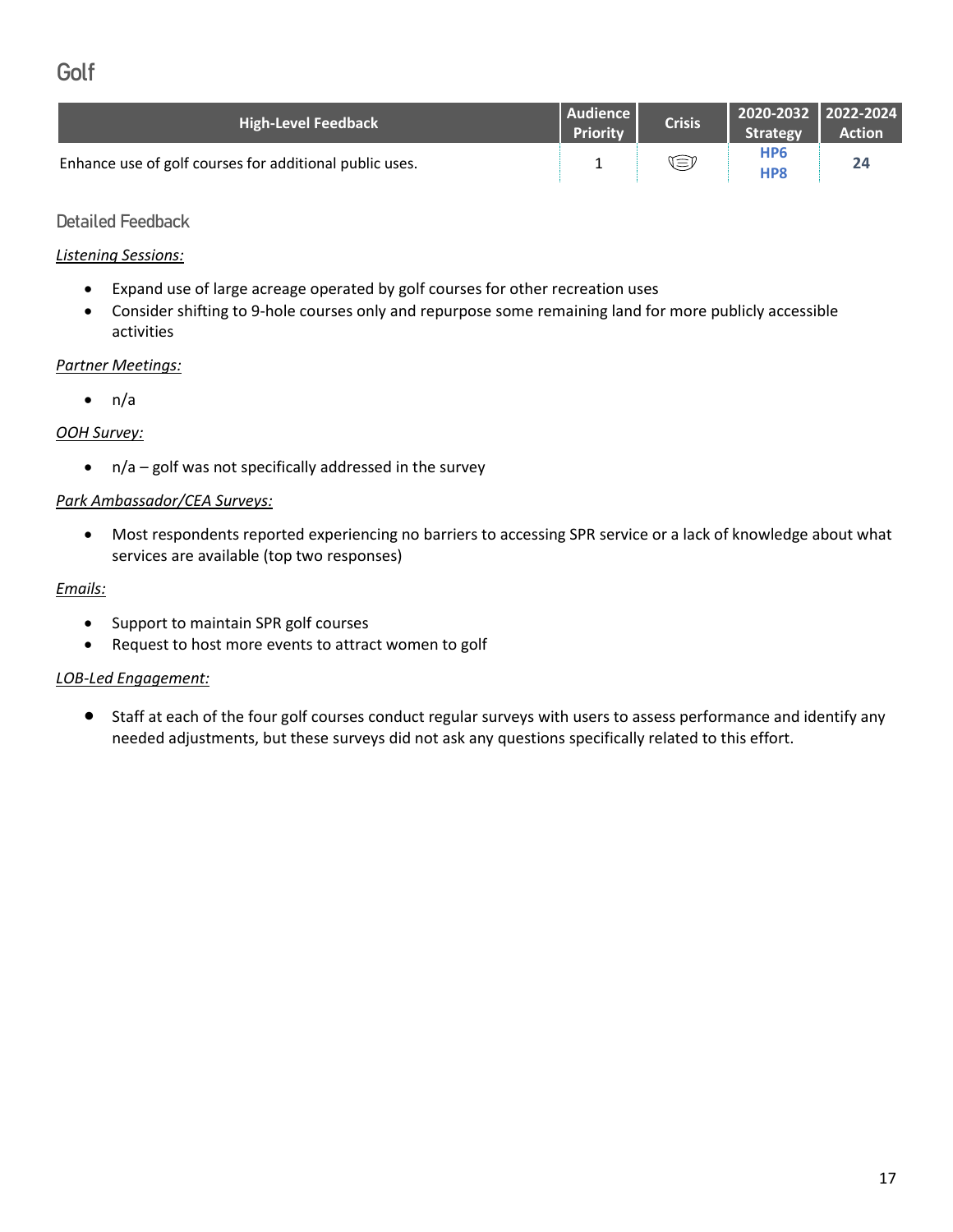## <span id="page-17-0"></span>Grounds Maintenance

| <b>High-Level Themes</b>                                                                                                                                                                                                  | <b>Audience</b><br><b>Priority</b> | <b>Crisis</b>          | 2020-2032<br><b>Strategy</b>                                             | 2022-204<br><b>Action</b> |
|---------------------------------------------------------------------------------------------------------------------------------------------------------------------------------------------------------------------------|------------------------------------|------------------------|--------------------------------------------------------------------------|---------------------------|
| Prioritize addressing the impacts of homelessness in parks.                                                                                                                                                               | 1,2                                | V≡)                    | SC <sub>6</sub><br>OE8                                                   | 17                        |
| Improve park cleanliness with an emphasis on increasing access to clean<br>comfort stations.                                                                                                                              | 1,2,3                              | S T                    | <b>SC11</b>                                                              | 19                        |
| Address issues with park safety and accessibility, using interventions like<br>Crime Prevention Through Environmental Design (CPTED), ADA<br>improvements, signage, and SPR staff presence that reflect the<br>community. | 1,2                                | $\mathfrak{B} \Subset$ | SC <sub>5</sub>                                                          | 3<br>12<br><b>16</b>      |
| Decrease SPR's impact on climate change by using electric equipment,<br>environmentally preferred land management practices, and<br>composting/recycling.                                                                 | 1,2,3                              |                        | HE <sub>1</sub><br>HE <sub>2</sub><br>HE <sub>3</sub><br>HE <sub>8</sub> | 8                         |

### Detailed Feedback

### *Listening Sessions:*

- Strong interest across organizations in addressing impacts of homelessness in parks in a humane way
- Strong support for increasing recycling and composting availability/receptacles in parks and facilities, with a focus on older parks less likely to receive upgrades
- Recruit and hire staff from within communities served, and prioritize placing staff near their home base to minimize transit
- Eliminate gas-powered trimmers, leaf blowers, etc.
- Consider replacing some lawns throughout SPR system with trees to better mitigate heat island effect
- Continue prioritizing cleanliness and availability of public restrooms, including multiple requests for year-round and 24-hour access
- Expand drought-resistant plants and greenery
- Frustration about level of maintenance (e.g., mowing grass) during the pandemic, desire to ramp back up and/or partner with local groups to extend SPR's reach if understaffed
- Desire for more water fountain facilities
- Partner with outreach providers to assess potential strategies to reduce inequities inherent in current encampment removal approaches

### *Partner Meetings:*

Support for improving recycling infrastructure

### *OOH Survey:*

- Overwhelming majority of survey respondents expressed significant concerns about safety, homelessness, and illegal activity in parks, including many candidates writing this in as a primary barrier to use of SPR services and spaces.
- 96% of BIPOC respondents indicated addressing the impacts of homelessness in parks was either "very important" or "important" to making parks feel safer and more welcoming (88% "very," 8% "important")
- Majority of survey respondents (89% overall, and 82% of BIPOC respondents) listed parks and open spaces as most used SPR amenity during the pandemic
- Of measures suggested for SPR to help reduce our carbon footprint, 48% of respondents prioritized green infrastructure, 48% prioritized shifting from gas-powered to electric fleet and equipment, 38% prioritized making composting facilities available in parks and facilities, and 33% prioritized organic land management practices.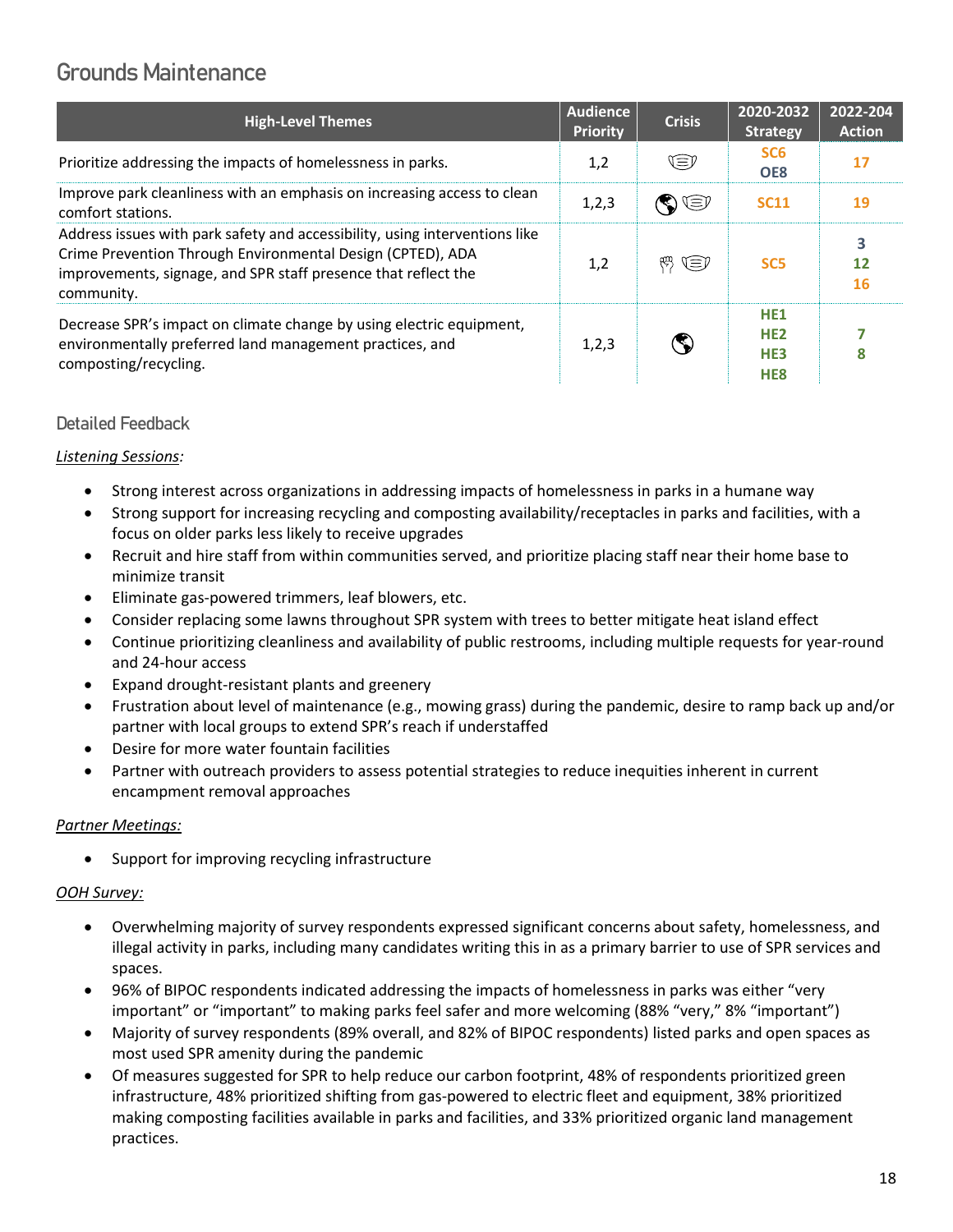### *Park Ambassador/CEA Surveys:*

- 92% of people who responded to question 5 reported that improved sightlines, lighting, and other physical improvements are important to them and their family
- 92% of people who responded to question 5 reported that addressing the impacts of homelessness in parks is important to them and their family

### *Emails:*

- Extensive concerns raised about impacts of homelessness in parks and negative impact on user experience
- Maintenance, vandalism, and safety concerns expressed at: Constellation Park, Lincoln Park, Longfellow Creek, Delridge Playfield, Highland Park, Westcrest park, Interurban and Burke Gilman trails, Queen Anne boulevard, 7 Hills Park, Green Lake, Woodland, Ravenna, Cowen, Ballard Commons,
- Re-plant grass and address dead plant beds across the City
- Hire restroom attendants (similar to shower services) to ensure they are clean and safe to use
- Open restrooms
- Improve closed loop on work orders in response to Find it Fix it concerns

### *LOB-Led Engagement:*

- Overwhelming survey responses related to addressing impacts of homelessness in parks, with specific references to safety concerns, restrooms, needles, trash, etc.
- Slight indication for use of neighborhood parks over regional parks among survey respondents
- Suggestions to improve access and inclusivity included: cleaning bathrooms, adding more interpretive signage, enforcing leash laws, adding park security, improve education/awareness about neighborhood parks, facilitate permitting, and adding lighting, and creating more ADA accessible paths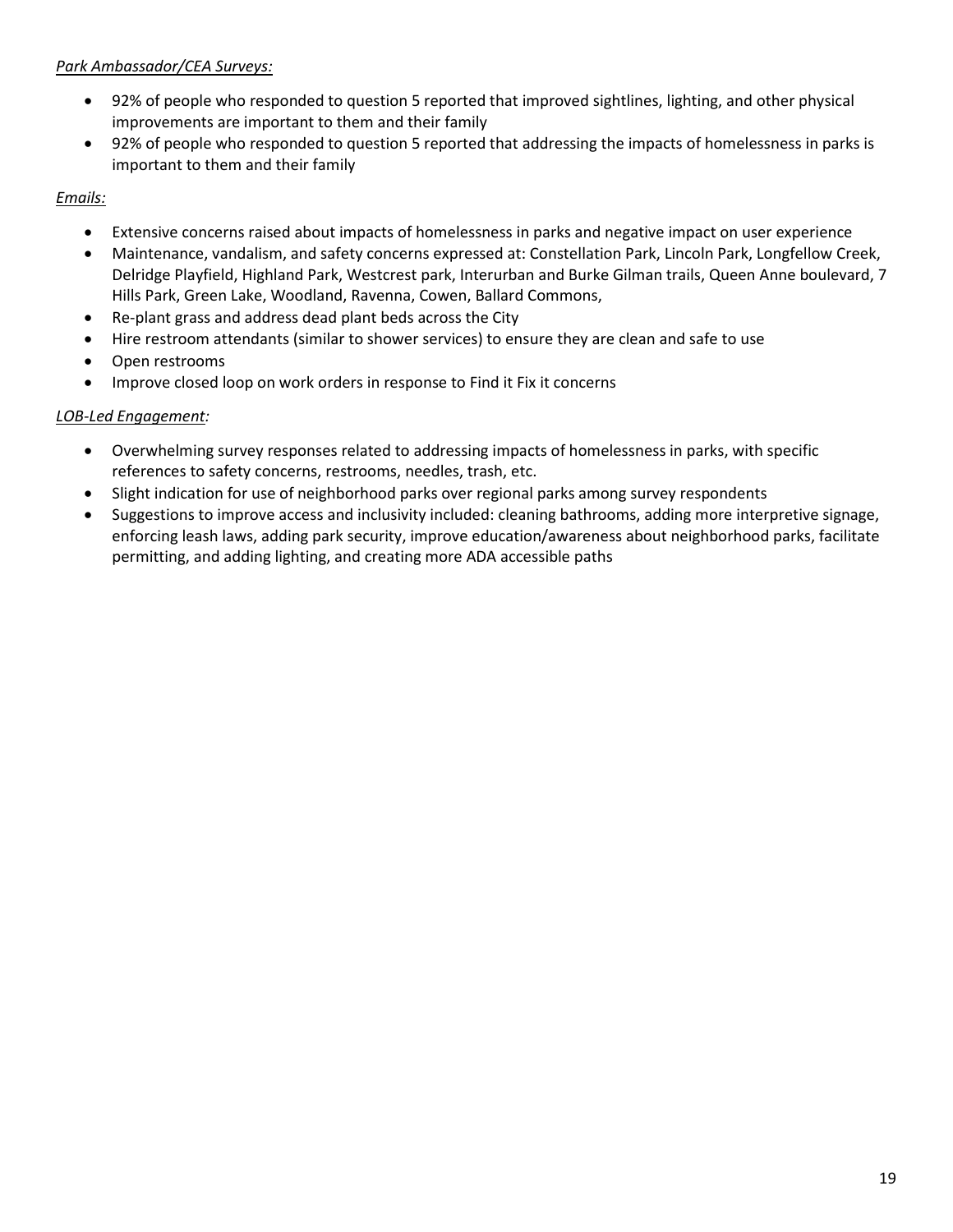# <span id="page-19-0"></span>Natural Resource Maintenance & Green Seattle Partnership

| <b>High-Level Themes</b>                                                                                                                                           | <b>Audience</b><br><b>Priority</b> | <b>Crisis</b>                 | 2020-2032<br><b>Strategy</b>       | 2022-2024<br><b>Action</b> |
|--------------------------------------------------------------------------------------------------------------------------------------------------------------------|------------------------------------|-------------------------------|------------------------------------|----------------------------|
| Prioritize actions that leverage Seattle's tree canopy in mitigating the<br>impacts of climate change.                                                             | 1, 2, 3                            | $\mathbb{F}(\mathbb{C})$<br>Œ | HE <sub>3</sub><br>HE4             | 10                         |
| Increase access to food and urban agriculture opportunities.                                                                                                       |                                    | $\mathbb{P}(\mathbb{Q})$<br>Œ | HP <sub>9</sub>                    | 6                          |
| Coordinate approach to citywide planning and to trail and natural space<br>maintenance. Enhance usability for pedestrians.                                         | $\mathfrak{p}$                     | $\textcircled{\tiny\star}$    | HP4<br>HE <sub>7</sub>             | $12 \overline{ }$<br>24    |
| Pursue pathways to provide compensation or job training to build skills in<br>roles historically performed by volunteers, with a priority on BIPOC<br>communities. | 1                                  | 岡<br>愕                        | SC <sub>9</sub><br><b>SC10</b>     | 11                         |
| Partner with other departments and institutions to create long-range plans<br>for urban canopy restoration.                                                        | 1, 2                               | S)                            | HE4                                | 10                         |
| Identify opportunities to connect Green Seattle Partnership work to<br>environmental education programming.                                                        | 1                                  | ί≡                            | HP <sub>6</sub><br>HE <sub>9</sub> | 11                         |

### Detailed Feedback

### *Listening Sessions:*

### **Urban Food Systems:**

- Significant support from multiple organizations for community gardens, urban farms, and P-Patches to support health outcomes, and to look at increasing available space to grow food in partnership with SDOT (e.g., using planter strips in the right of way)
- Consider opportunities to partner with organizations (e.g., Beacon Food Forest) to provide plants, seeds, and starters, especially those that are aligned with cultural or ethnic groups
- Consider compensating people for their volunteer time to recruit a more diverse set of volunteers (e.g., beyond wealthy white people)

### **Trails:**

• Preserve/enhance non-motorized pathways (e.g., soft surface trails)

### **GSP:**

- Consider compensating people for their volunteer time to recruit a more diverse set of volunteers (e.g., beyond wealthy white people)
- Rather than relying so heavily on volunteers, consider develop job training programs with low barriers of entry to pay people to do restoration work and build skills for a greater diversity of folks
- Prioritize work by assessing which areas have relatively scarce tree cover and prioritize adding trees to help mitigate increasing temperatures
- Build educational opportunities through programming by learning/teaching about native plants, impacts of climate change on landscape, and providing hands-on opportunities

### *Partner Meetings:*

- Shift how we plan for trees and vegetation to a much longer view (70-100 years); leverage institutional knowledge and partnerships with institutions like the Arboretum and Botanic Gardens to look ahead
- Take a citywide approach to tree maintenance & planning better coordinate with other tree-owning departments (SDOT, SPU, SDCI, etc.)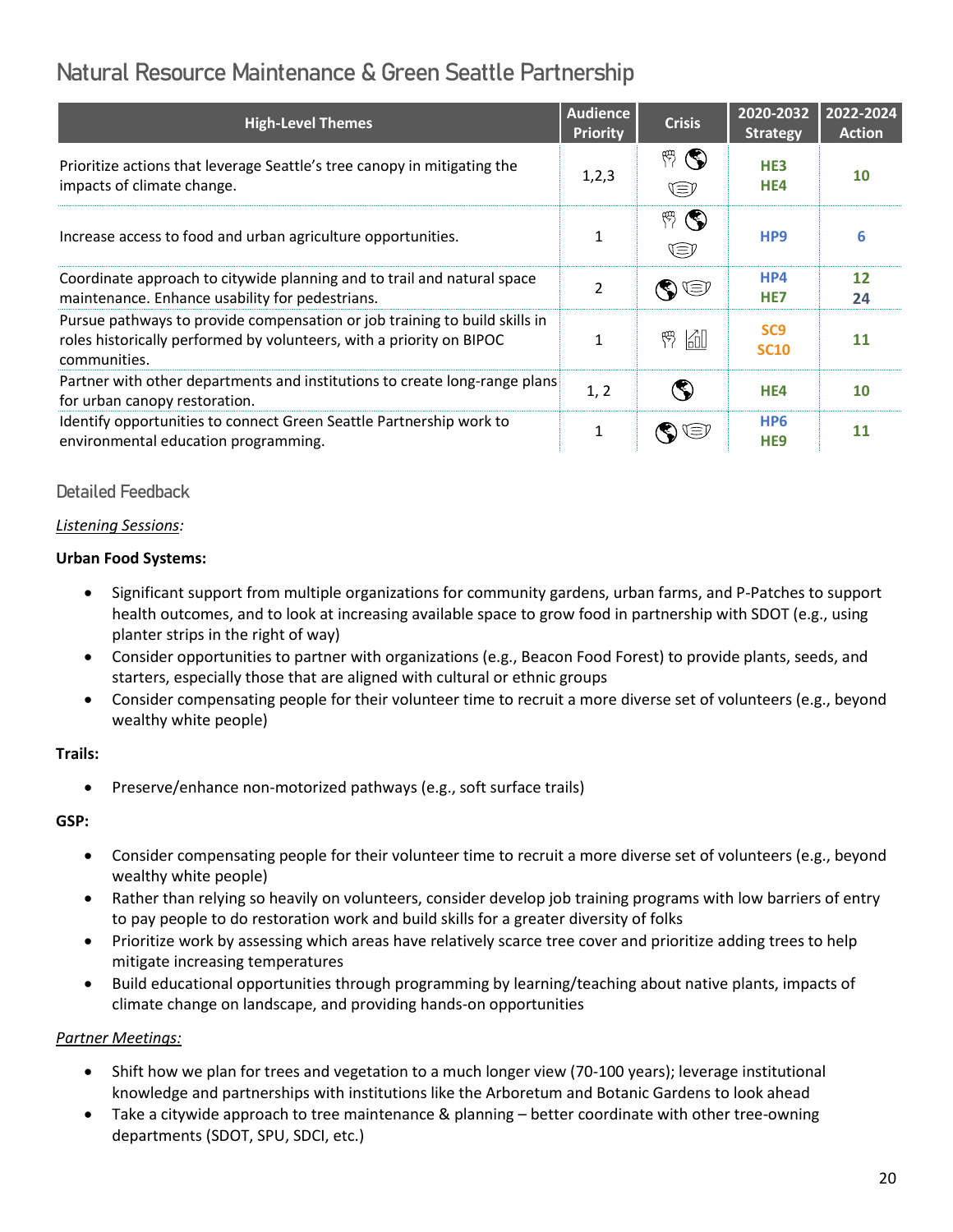- Consider opportunities for SPR to leverage its space to bridge connections to improve food access (i.e., expand opportunities for folks to steward land around P-Patches, make better use of currently underutilized land for additional organizations to grow and harvest)
- Consider opportunities to enhance green space in hardscape parks and urbanized areas
- Consider adding new plantings around ballfields
- Partner with other institutions to examine City's urban canopy, and plan in the long range for how to sustain, expand, and respond to stresses introduced by climate change

### *OOH Survey:*

- Very strong interest in increasing tree canopy as a measure to mitigate heat impacts (among BIPOC respondents, 48% of respondents selected this option. For comparison, next two highest responses were outdoor water features like spray parks and community centers cooling/shelter space, each with 14% of respondents).
- 76% of all survey respondents indicated that additional tree canopy is a change they'd like to see SPR make to reduce our carbon footprint.
- Parks and open spaces were the most common way people used parks during the pandemic.

### *Park Ambassador/CEA Surveys:*

- 35% (the majority) of people who responded to question 10 reported a healthy urban tree canopy would be most helpful to you in response to more extreme weather events.
- 21% (the majority) of people who responded to question 11 reported they would like to see Seattle Parks and Recreation add additional tree canopy to address climate change and help reduce our carbon footprint.
- 50% or people who responded to question 1 reported that time in parks and open spaces was their primary draw during the pandemic

### *Emails:*

- Increase food access through park services
- Enhance trail maintenance and signage
- Multiple location-specific requests to address hanging limbs, etc.
- Enhance accessibility of SPR trails

### *LOB-Led Engagement:*

- Spending time outdoors with family is a priority
- Access to water bodies important
- Add celebration
- Social media not best way to communicate
- Distrust for SPR as a land-holding institution
- Allow BIPOC people to regain influence
- Improve safety and appearance of trails
- Support community orgs through skill sharing and capacity building
- SPR seems "swamped, understaffed, underfunded"
- Prioritize climate change resilience; concerns about climate change impacts
- Consideration that equity focus on south end of city; deep north too
- Interested in educational walks with City arborists
- Explore programs in places less natural and forested
- The pandemic increased appreciation for outdoor spaces and deepened a desire to support ecological restoration to keep them healthy and available
- Addressing racism will require deep, systemic change, and one opportunity to start is by fostering more racial equity and cultural appreciation among young people (i.e., elementary and middle school students)
- Suggestion for SPR to provide more opportunities for residents to become involved in their local parks through volunteering, part-time or permanent jobs, day camps, and other activities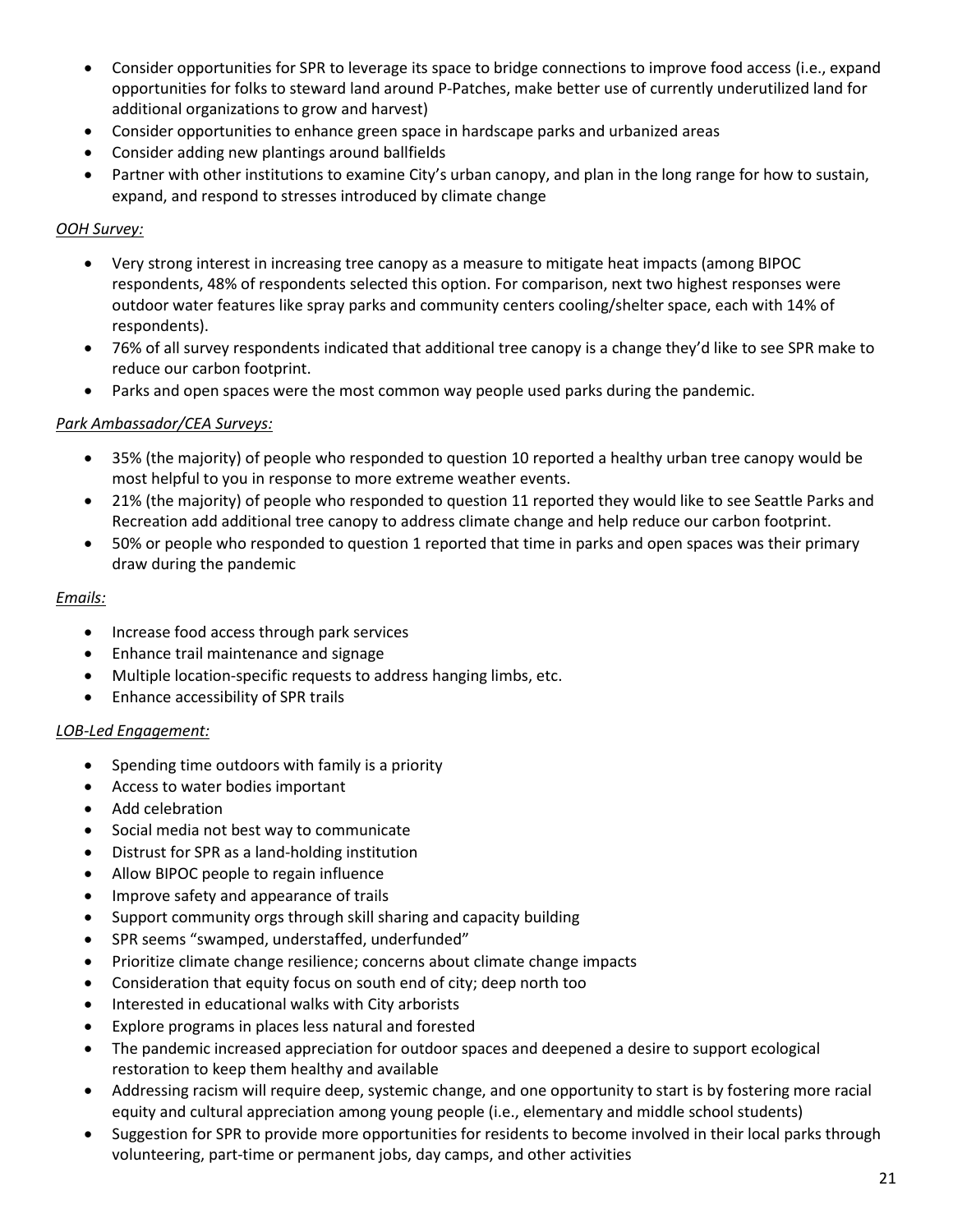# <span id="page-21-0"></span>DETAILED ENGAGEMENT ACTIVITIES

| <b>Engagement Method</b>            | <b>Organizations/Events/Parks Involved</b>                                                         | <b>Participants</b>  |
|-------------------------------------|----------------------------------------------------------------------------------------------------|----------------------|
| Superintendent Listening            | <b>Victory Heights Community</b><br>United Indians of All Tribes (9/28)<br>$\bullet$<br>$\bullet$  | 165                  |
| Sessions                            | Council (8/17)<br><b>Rainier Beach Action Commission</b><br>$\bullet$                              |                      |
|                                     | Beacon Food Forest (8/24)<br>Beach 5 (10/8)<br>$\bullet$                                           |                      |
|                                     | El Centro de la Raza (8/26)<br><b>HOPE Team Outreach Providers -</b><br>$\bullet$<br>$\bullet$     |                      |
|                                     | Feet First (9/1)<br>19 orgs (10/20)<br>$\bullet$                                                   |                      |
|                                     | Lake City Collective (9/4)<br>Duwamish Tribe (11/16)<br>$\bullet$<br>$\bullet$                     |                      |
| Board of Parks and                  | <b>Urban Forestry Commission (9/1)</b><br>$\bullet$                                                | 65                   |
| Recreation                          | Immigrant and Refugee Commission (9/7)<br>$\bullet$                                                |                      |
| <b>Commissioners Listening</b>      | <b>Women's Commission (9/20)</b><br>$\bullet$                                                      |                      |
| Sessions                            | <b>Youth Commission (9/29)</b><br>$\bullet$                                                        |                      |
|                                     | <b>LGBTQ Commission (10/12)</b><br>$\bullet$                                                       |                      |
|                                     | <b>Renter's Commission (11/1)</b><br>$\bullet$                                                     |                      |
| <b>SPR Partners Meetings</b>        | <b>Alliance for Pioneer Square</b><br><b>Seward Park Clay Studio</b><br>$\bullet$<br>$\bullet$     | 29                   |
| (9/29; 10/6)                        | <b>Woodland Park Zoo</b><br><b>Rain City Rock Camp</b><br>$\bullet$<br>٠                           |                      |
|                                     | <b>Washington Trails</b><br><b>Seward Park Audubon Center</b><br>$\bullet$                         |                      |
|                                     | <b>Association</b><br><b>Southwest Youth and Family</b><br>$\bullet$                               |                      |
|                                     | <b>Friends of the Conservatory</b><br><b>Services</b><br>$\bullet$                                 |                      |
|                                     | <b>Friends of Athletic Fields</b><br><b>Neighborhood Farmers Markets</b><br>$\bullet$<br>$\bullet$ |                      |
|                                     | <b>YMCA Outdoor Leadership</b><br><b>Steamer Virginia V</b><br>٠<br>٠                              |                      |
|                                     | <b>Foundation</b><br><b>Madison Park Cooperative</b><br>$\bullet$                                  |                      |
|                                     | <b>Arboretum Foundation</b><br>Preschool<br>$\bullet$                                              |                      |
|                                     | <b>UW Botanic Gardens</b><br><b>University District Partnership</b><br>$\bullet$<br>٠              |                      |
|                                     | <b>Golden Bricks Events</b><br><b>Cal Anderson Park Alliance</b><br>$\bullet$<br>٠                 |                      |
|                                     | <b>Seattle Parks Foundation</b><br><b>City Fruit</b><br>$\bullet$<br>$\bullet$                     |                      |
| <b>Community Engagement</b>         | Big Day of Play (8/21)<br>$\bullet$                                                                | 90                   |
| Ambassador surveys                  | Bazookafest (8/28)<br>$\bullet$                                                                    |                      |
|                                     | Write to Breathe Presentations (Virtual, 9/4 and 9/11)<br>$\bullet$                                |                      |
|                                     | Healthy Aging at Seward Park (9/11) and Rainier Playfield (9/25)<br>$\bullet$                      |                      |
|                                     | YES Fest at Yester Terrace Park (9/17)<br>$\bullet$                                                |                      |
|                                     | Let's Connect! Virtual Ongoing Support and Relief (9/17)<br>$\bullet$                              |                      |
|                                     | The Artist's Way at Jimi Hendrix (9/18)<br>$\bullet$                                               |                      |
|                                     | Muslimah's Against Abuse Center Outing at Seward Park (9/25)                                       |                      |
| Park Ambassador Surveys             | Seward, Alki, Green Lake, Golden Gardens, Gas Works, Magnuson Park                                 | 868                  |
| Online Open House                   | n/a                                                                                                | 7,008 visitors       |
| <b>Emails Received</b>              |                                                                                                    | 3,662 surveys<br>298 |
| <b>Administration &amp; Support</b> | n/a<br>All-staff survey                                                                            | 217                  |
| Line of Business                    |                                                                                                    |                      |
| Capital & Facilities Line of        | Survey collection & community engagement at:                                                       | 179                  |
| <b>Business Engagement</b>          | Celebrate Little Saigon event (8/28)<br>$\bullet$                                                  |                      |
|                                     | Georgetown community-organized walk (9/11)<br>$\bullet$                                            |                      |
|                                     | Bitter Lake Play Area event (9/18)<br>$\bullet$                                                    |                      |
| <b>Green Seattle</b>                | Outreach and conversations at several events and meetings, including:                              | 123                  |
| Partnership Line of                 | <b>ECOSS Community Engagement Workshop at Seward Park (7/29)</b>                                   |                      |
| <b>Business Engagement</b>          | Duwamish River Festival at South Park Plaza (8/7)<br>$\bullet$                                     |                      |
|                                     | <b>West Duwamish Trails Monthly Meeting (8/10)</b><br>$\bullet$                                    |                      |